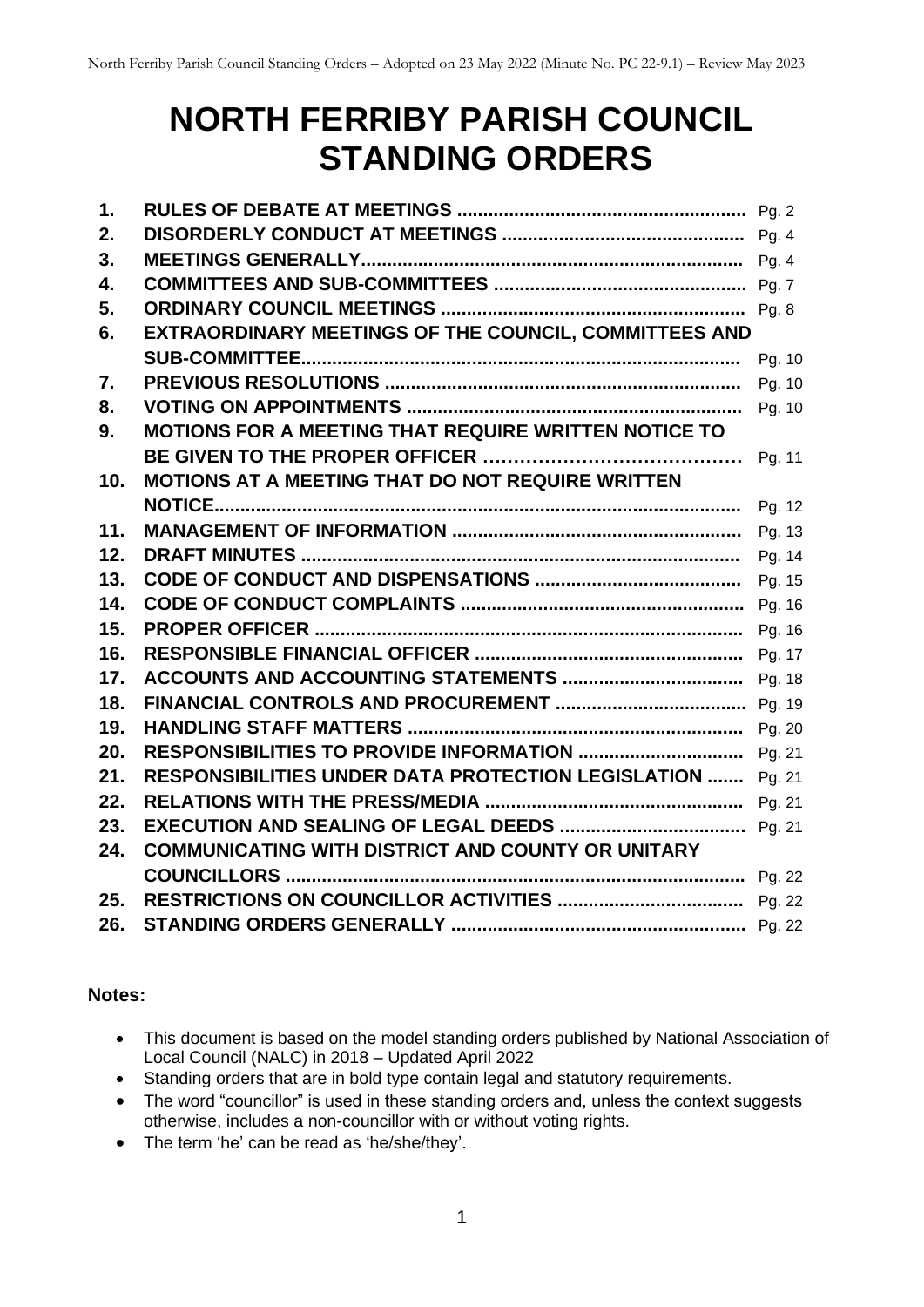## **1 RULES OF DEBATE AT MEETINGS**

- a Motions on the agenda shall be considered in the order that they appear unless the order is changed at the discretion of the chairman of the meeting.
- b A motion (including an amendment) shall not be progressed unless it has been moved and seconded.
- c A motion on the agenda that is not moved by its proposer may be treated by the chairman of the meeting as withdrawn.
- d If a motion (including an amendment) has been seconded, it may be withdrawn by the proposer only with the consent of the seconder and the meeting.
- e An amendment is a proposal to remove or add words to a motion. It shall not negate the motion.
- f If an amendment to the original motion is carried, the original motion (as amended) becomes the substantive motion upon which further amendment(s) may be moved.
- g An amendment shall not be considered unless early verbal notice of it is given at the meeting and, if requested by the chairman of the meeting, is expressed in writing to the chairman.
- h A councillor may move an amendment to his own motion if agreed by the meeting. If a motion has already been seconded, the amendment shall be with the consent of the seconder and the meeting.
- i If there is more than one amendment to an original or substantive motion, the amendments shall be moved in the order directed by the chairman of the meeting.
- j Subject to standing order 1(k), only one amendment shall be moved and debated at a time, the order of which shall be directed by the chairman of the meeting.
- k One or more amendments may be discussed together if the chairman of the meeting considers this expedient but each amendment shall be voted upon separately.
- l A councillor may not move more than one amendment to an original or substantive motion.
- m The mover of an amendment has no right of reply at the end of debate on it.
- n Where a series of amendments to an original motion are carried, the mover of the original motion shall have a right of reply either at the end of debate on the first amendment or at the very end of debate on the final substantive motion immediately before it is put to the vote.
- o Unless permitted by the chairman of the meeting, a councillor may speak once in the debate on a motion except:
	- i. to speak on an amendment moved by another councillor;
	- ii. to move or speak on another amendment if the motion has been amended since he last spoke;
	- iii. to make a point of order;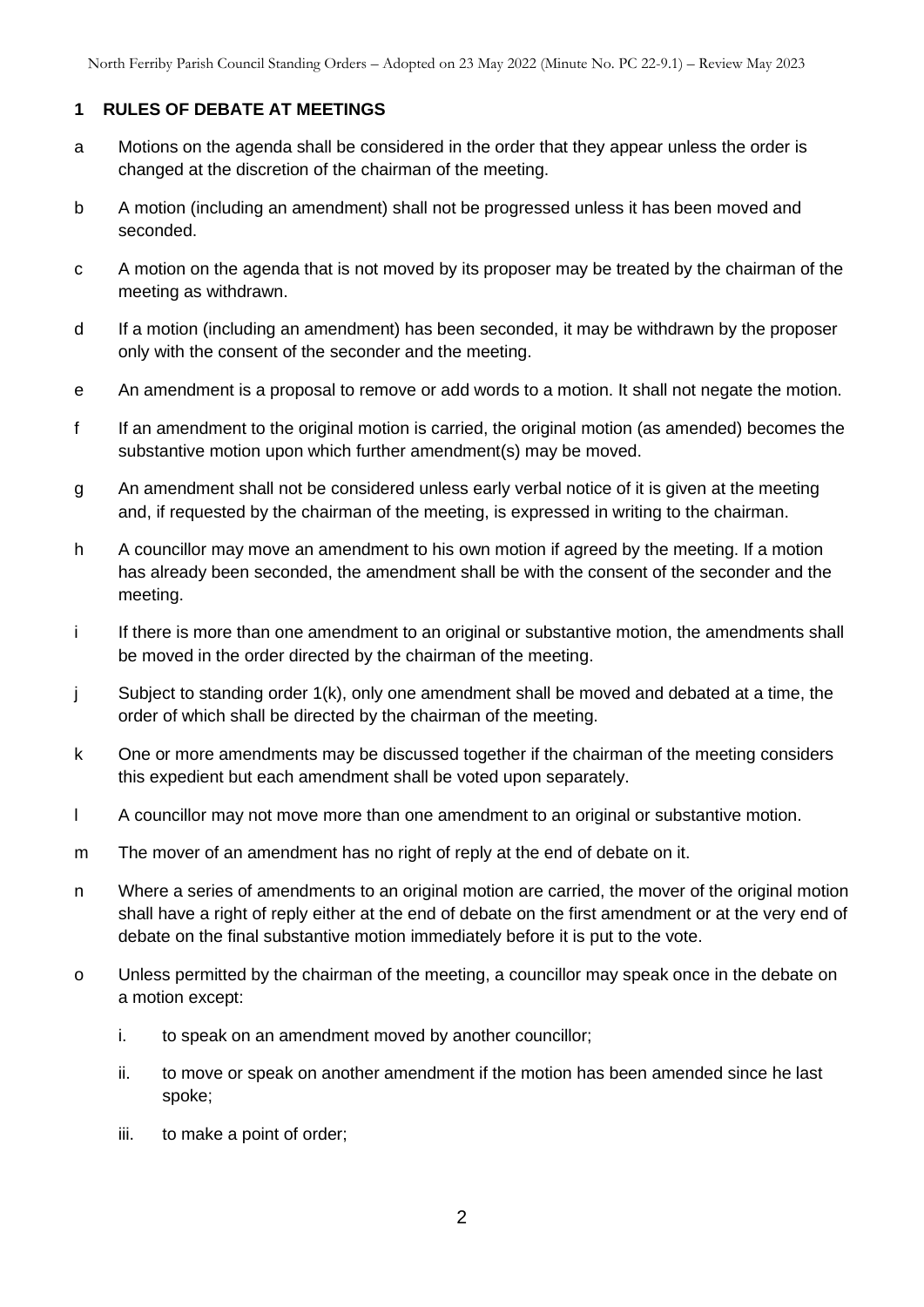- iv. to give a personal explanation; or
- v. to exercise a right of reply.
- p During the debate on a motion, a councillor may interrupt only on a point of order or a personal explanation and the councillor who was interrupted shall stop speaking. A councillor raising a point of order shall identify the standing order which he considers has been breached or specify the other irregularity in the proceedings of the meeting he is concerned by.
- q A point of order shall be decided by the chairman of the meeting and his decision shall be final.
- r When a motion is under debate, no other motion shall be moved except:
	- i. to amend the motion;
	- ii. to proceed to the next business;
	- iii. to adjourn the debate;
	- iv. to put the motion to a vote;
	- v. to ask a person to be no longer heard or to leave the meeting;
	- vi. to refer a motion to a committee or sub-committee for consideration;
	- vii. to exclude the public and press;
	- viii. to adjourn the meeting; or
	- ix. to suspend particular standing order(s) excepting those which reflect mandatory statutory or legal requirements.
- s Before an original or substantive motion is put to the vote, the chairman of the meeting shall be satisfied that the motion has been sufficiently debated and that the mover of the motion under debate has exercised or waived his right of reply.
- t Excluding motions moved under standing order 1(r), the contributions or speeches by a councillor shall relate only to the motion under discussion and shall not exceed five minutes without the consent of the chairman of the meeting.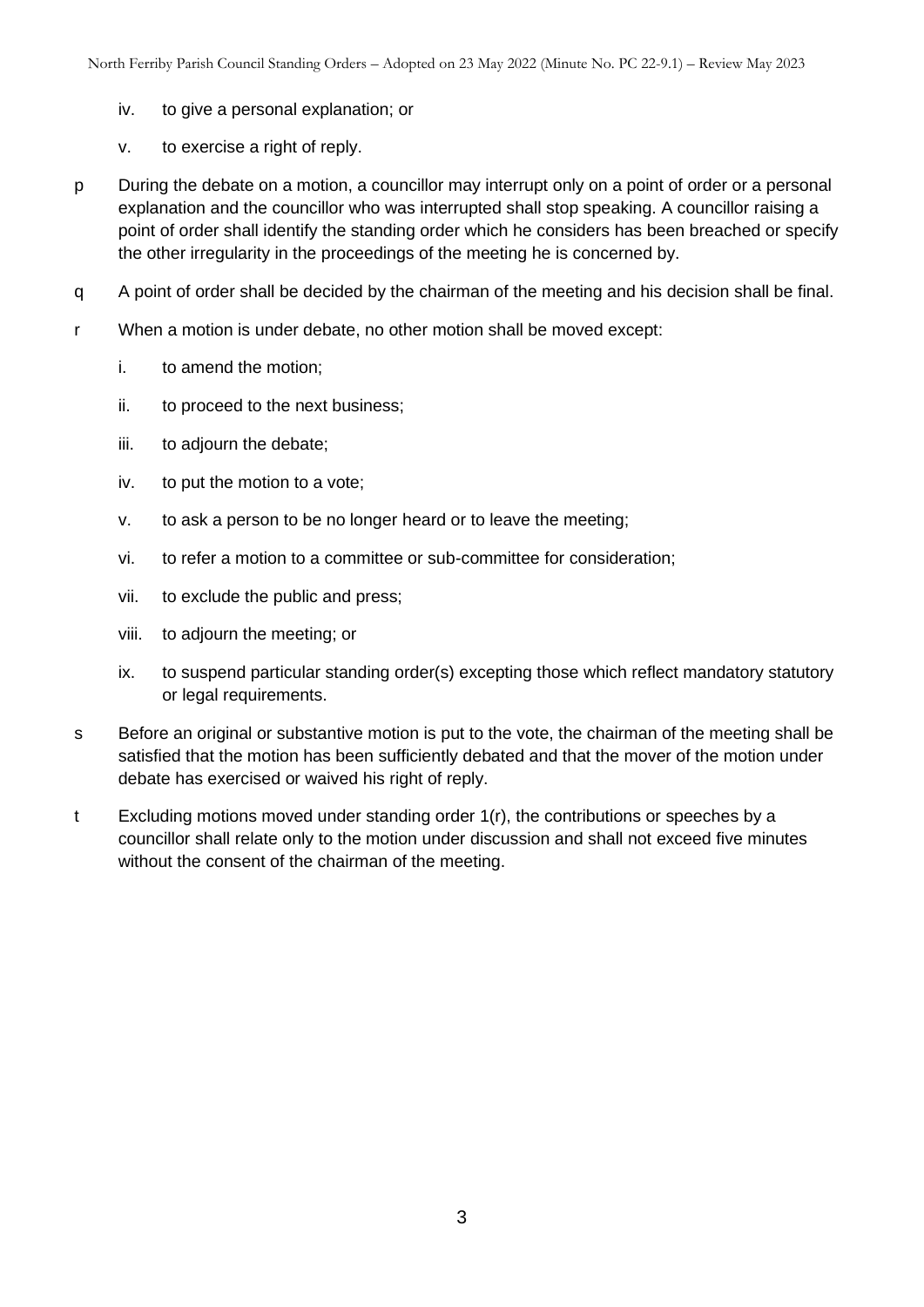## **2 DISORDERLY CONDUCT AT MEETINGS**

- a No person shall obstruct the transaction of business at a meeting or behave offensively or improperly. If this standing order is ignored, the chairman of the meeting shall request such person(s) to moderate or improve their conduct.
- b If person(s) disregard the request of the chairman of the meeting to moderate or improve their conduct, any councillor or the chairman of the meeting may move that the person be no longer heard or be excluded from the meeting. The motion, if seconded, shall be put to the vote without discussion.
- c If a resolution made under standing order 2(b) is ignored, the chairman of the meeting may take further reasonable steps to restore order or to progress the meeting. This may include temporarily suspending or closing the meeting.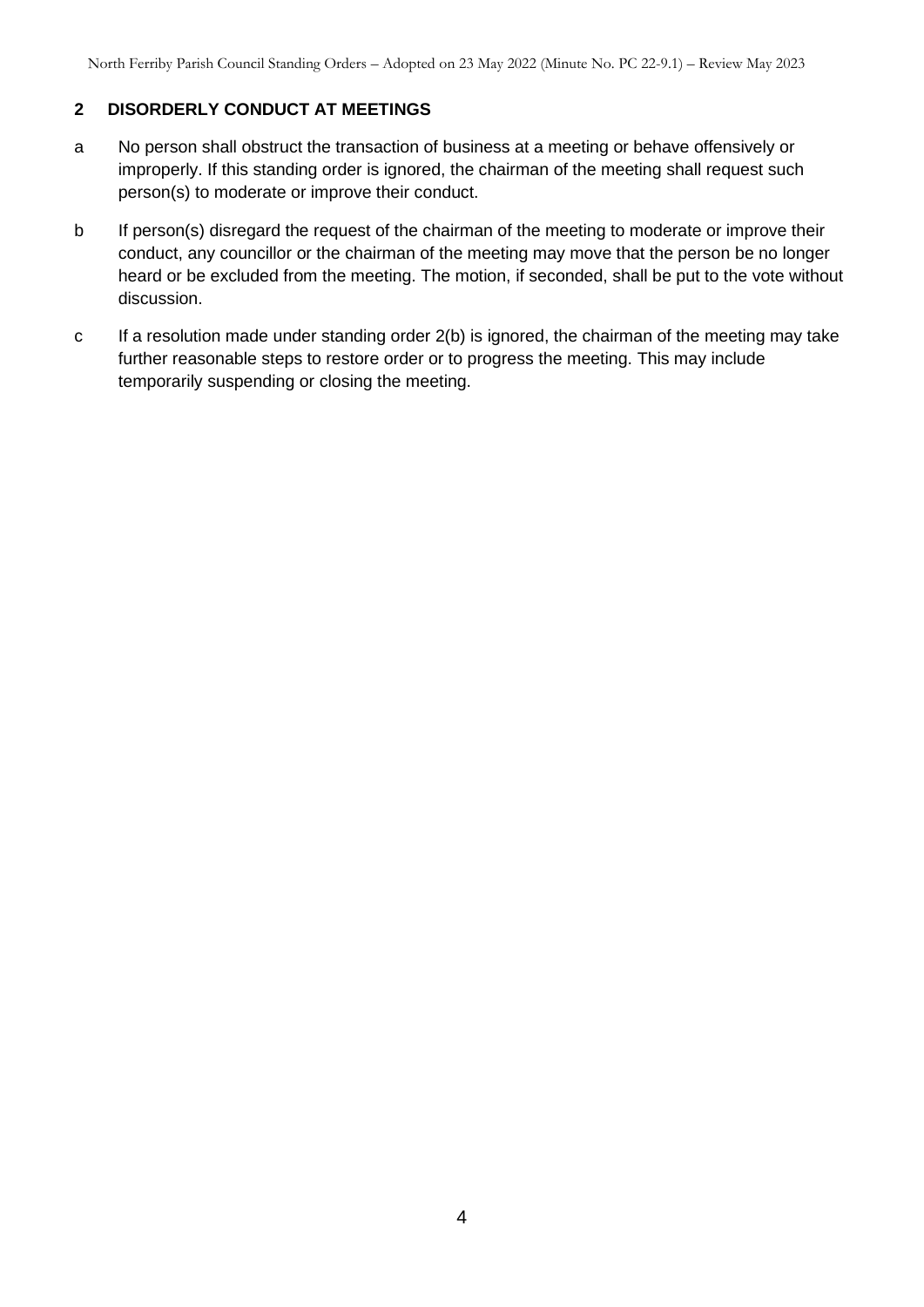#### **3 MEETINGS GENERALLY**

Full Council meetings **●** Committee meetings Sub-committee meetings **•** 

- a **Meetings shall not take place in premises which at the time of the meeting are used for the supply of alcohol, unless no other premises are available free of charge or at a reasonable cost.**
- b **The minimum three clear days for notice of a meeting does not include the day on which notice was issued, the day of the meeting, a Sunday, a day of the Christmas break, a day of the Easter break or of a bank holiday or a day appointed for public thanksgiving or mourning.**
- c **The minimum three clear days' public notice for a meeting does not include the day on which the notice was issued or the day of the meeting unless the meeting is convened at shorter notice.**
- ● d **Meetings shall be open to the public unless their presence is prejudicial to the public interest by reason of the confidential nature of the business to be transacted or for other special reasons. The public's exclusion from part or all of a meeting shall be by a resolution which shall give reasons for the public's exclusion.**
	- e Members of the public may make representations, answer questions and give evidence at a meeting which they are entitled to attend in respect of the business on the agenda.
	- f The period of time designated for public participation at a meeting in accordance with standing order 3(e) shall not exceed twenty minutes unless directed by the chairman of the meeting.
	- g Subject to standing order 3(f), a member of the public shall not speak for more than five minutes.
	- h In accordance with standing order 3(e), a question shall not require a response at the meeting nor start a debate on the question. The chairman of the meeting may direct that a written or oral response be given.
	- i A person shall raise his hand when requesting to speak.
	- j A person who speaks at a meeting shall direct his comments to the chairman of the meeting.
	- k Only one person is permitted to speak at a time. If more than one person wants to speak, the chairman of the meeting shall direct the order of speaking.
- ● l **Subject to standing order 3(m), a person who attends a meeting is permitted to report on the meeting whilst the meeting is open to the public. To "report" means to film, photograph, make an audio recording of meeting proceedings, use any other means for enabling persons not present to see or hear the meeting as it**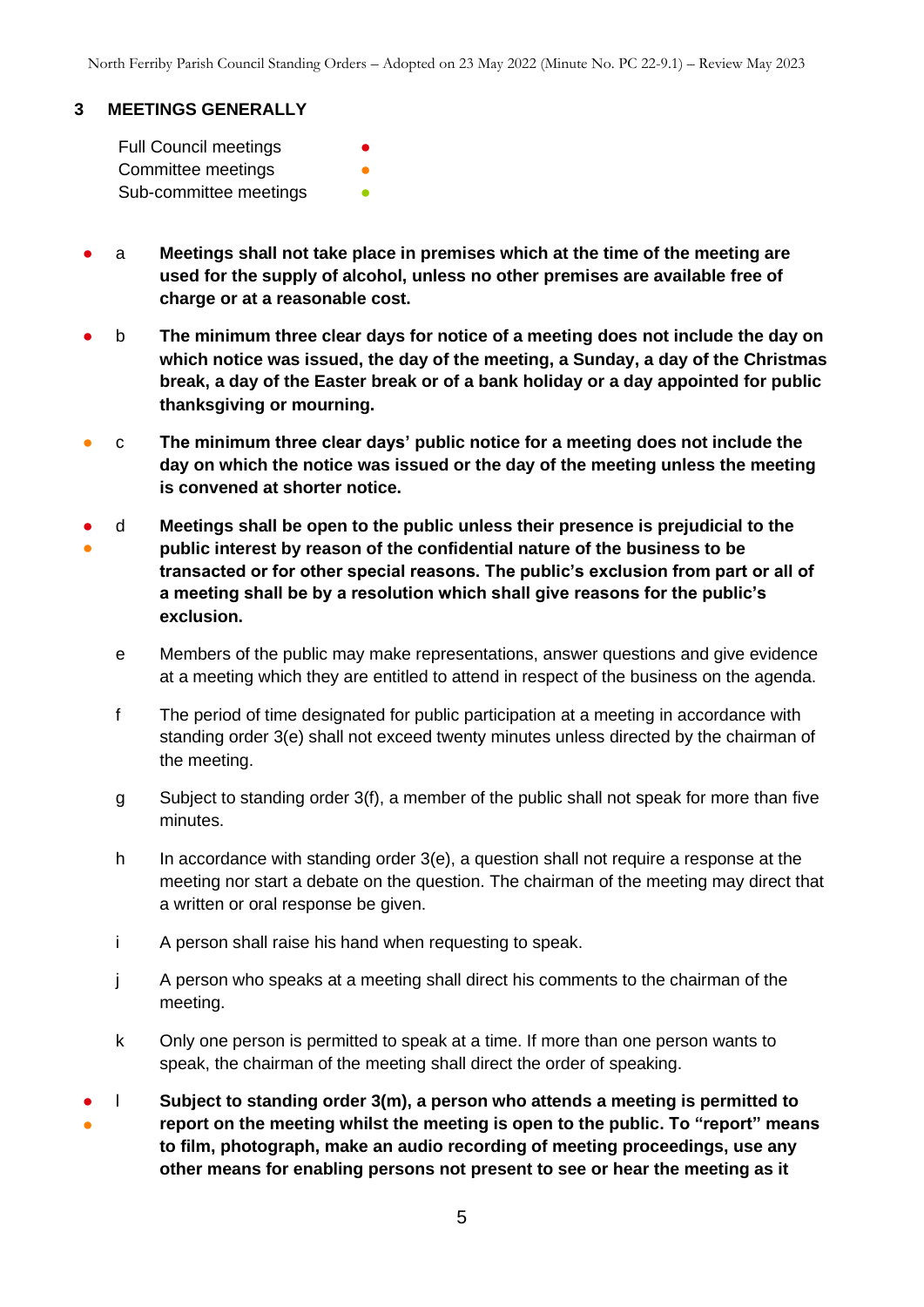**takes place or later or to report or to provide oral or written commentary about the meeting so that the report or commentary is available as the meeting takes place or later to persons not present.**

- ● m **A person present at a meeting may not provide an oral report or oral commentary about a meeting as it takes place without permission.**
- ● n **The press shall be provided with reasonable facilities for the taking of their report of all or part of a meeting at which they are entitled to be present.**
- o **Subject to standing orders which indicate otherwise, anything authorised or required to be done by, to or before the Chairman of the Council may in his absence be done by, to or before the Vice-Chairman of the Council (if there is one).**
- p **The Chairman of the Council, if present, shall preside at a meeting. If the Chairman is absent from a meeting, the Vice-Chairman of the Council (if there is one) if present, shall preside. If both the Chairman and the Vice-Chairman are absent from a meeting, a councillor as chosen by the councillors present at the meeting shall preside at the meeting.**
- ●  $\bullet$ q **Subject to a meeting being quorate, all questions at a meeting shall be decided by a majority of the councillors and non-councillors with voting rights present and voting.**
- ● ● r **The chairman of a meeting may give an original vote on any matter put to the vote, and in the case of an equality of votes may exercise his casting vote whether or not he gave an original vote.**

*See standing orders 5(h) and (i) for the different rules that apply in the election of the Chairman of the Council at the annual meeting of the Council.*

- s **Unless standing orders provide otherwise, voting on a question shall be by a show of hands. At the request of a councillor, the voting on any question shall be recorded so as to show whether each councillor present and voting gave his vote for or against that question.** Such a request shall be made before moving on to the next item of business on the agenda.
	- t The minutes of a meeting shall include an accurate record of the following:
		- i. the time and place of the meeting;
		- ii. the names of councillors who are present and the names of councillors who are absent;
		- iii. interests that have been declared by councillors and non-councillors with voting rights;
		- iv. the grant of dispensations (if any) to councillors and non-councillors with voting rights;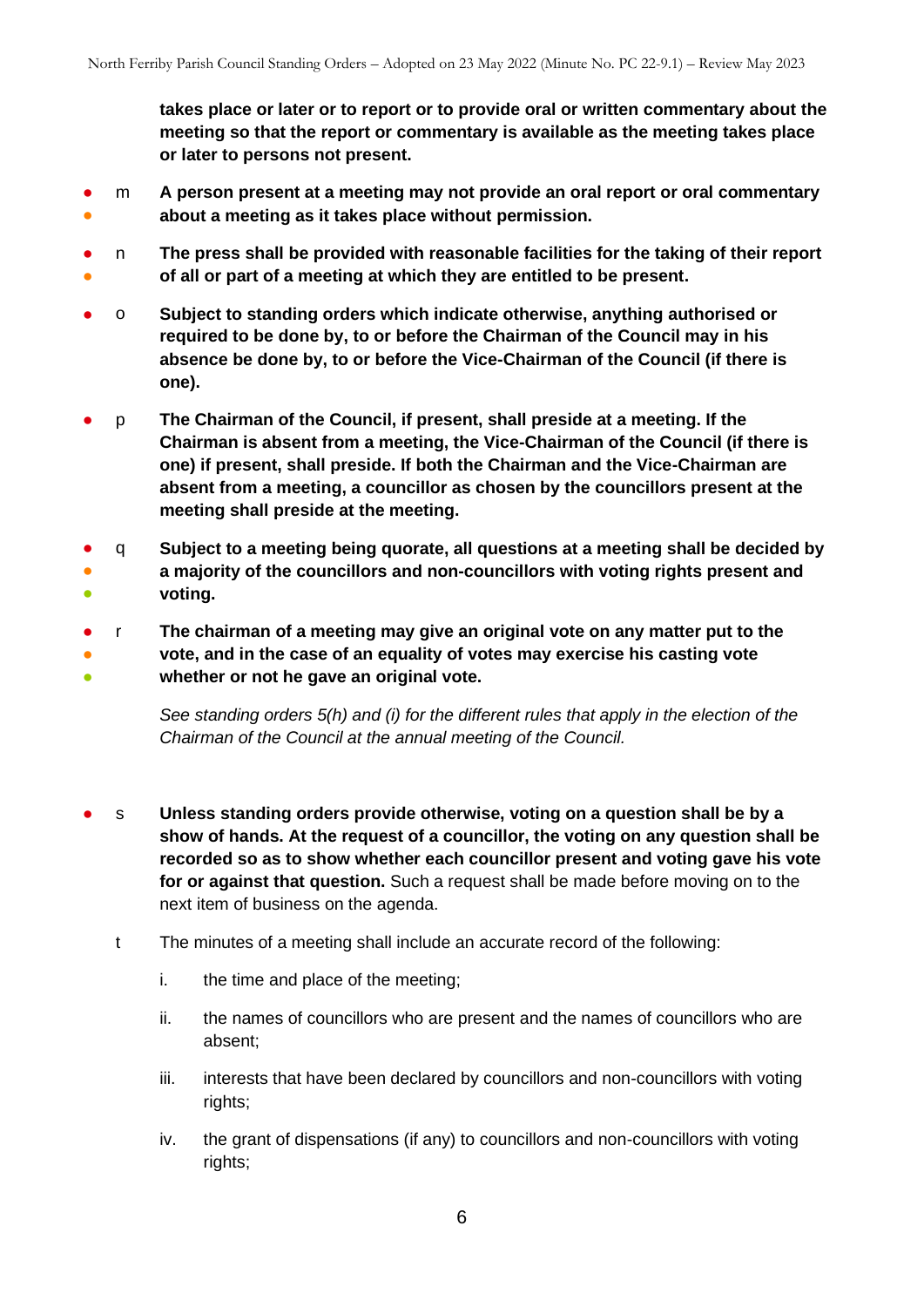- v. whether a councillor or non-councillor with voting rights left the meeting when matters that they held interests in were being considered;
- vi. if there was a public participation session; and
- vii. the resolutions made.
- u **A councillor or a non-councillor with voting rights who has a disclosable**
- **pecuniary interest or another interest as set out in the Council's code of conduct**
- **in a matter being considered at a meeting is subject to statutory limitations or restrictions under the code on his right to participate and vote on that matter.**
- v **No business may be transacted at a meeting unless four members of the Council are present.**

*See standing order 4d(viii) for the quorum of a committee or sub-committee meeting.* 

- w **If a meeting is or becomes inquorate no business shall be transacted** and
- ● the meeting shall be closed. The business on the agenda for the meeting shall be adjourned to another meeting.
	- x No meeting shall continue past 10pm.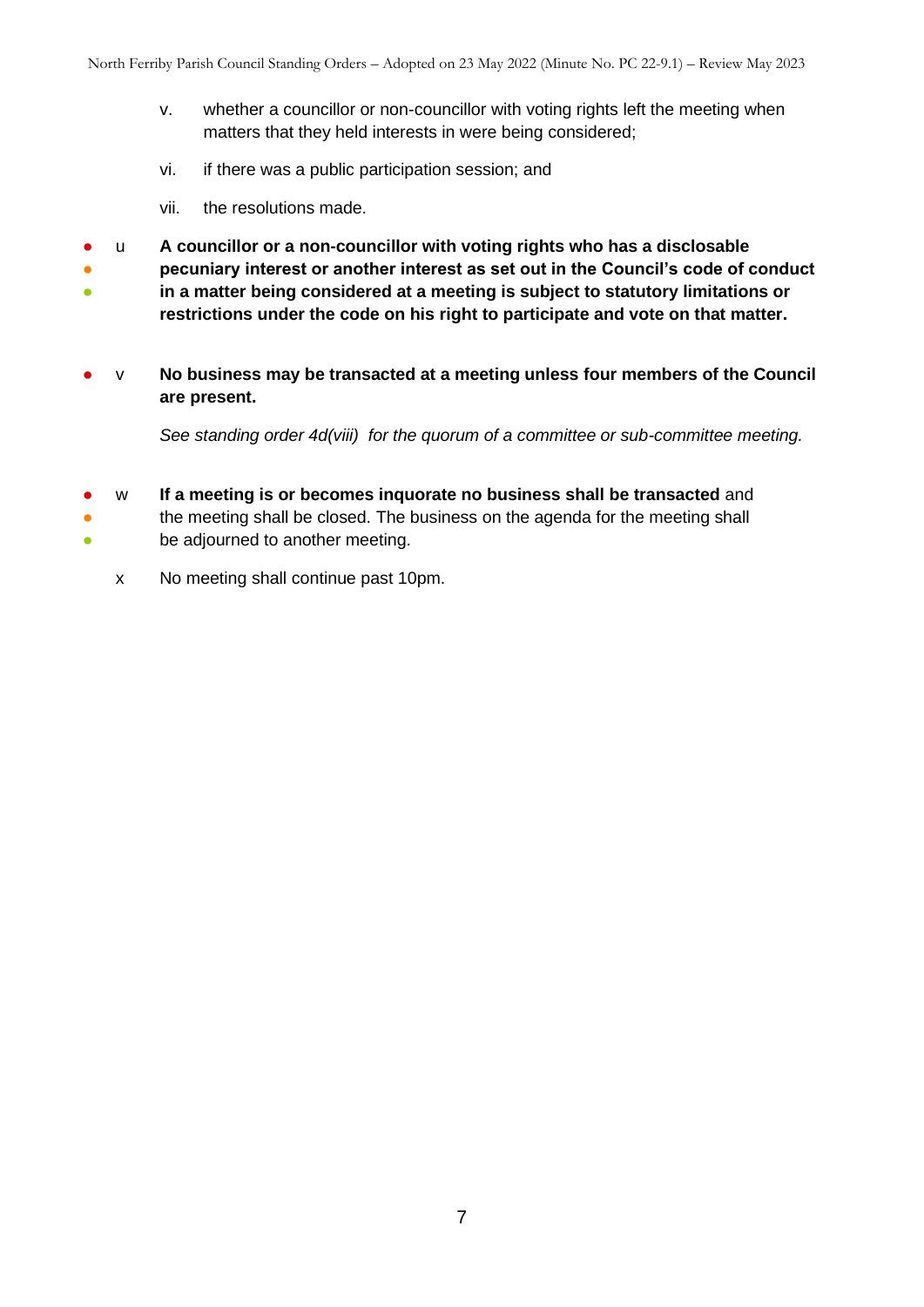## **4 COMMITTEES AND SUB-COMMITTEES**

- a **Unless the Council determines otherwise, a committee may appoint a sub-committee whose terms of reference and members shall be determined by the committee.**
- b **The members of a committee may include non-councillors unless it is a committee which regulates and controls the finances of the Council.**
- c **Unless the Council determines otherwise, all the members of an advisory committee and a sub-committee of the advisory committee may be non-councillors.**
- d The Council may appoint standing committees or other committees as may be necessary, and:
	- i. shall determine their terms of reference;
	- ii. shall determine the number and time of the ordinary meetings of a standing committee up until the date of the next annual meeting of the Council;
	- iii. shall permit a committee, other than in respect of the ordinary meetings of a committee, to determine the number and time of its meetings;
	- iv. shall, subject to standing orders 4(b) and (c), appoint and determine the terms of office of members of such a committee;
	- v. may, subject to standing orders 4(b) and (c), appoint and determine the terms of office of the substitute members to a committee whose role is to replace the ordinary members at a meeting of a committee if the ordinary members of the committee confirm to the Proper Officer six days before the meeting that they are unable to attend;
	- vi. shall, after it has appointed the members of a standing committee, appoint the chairman of the standing committee;
	- vii. shall permit a committee other than a standing committee, to appoint its own chairman at the first meeting of the committee;
	- viii. shall determine the place, notice requirements and quorum for a meeting of a committee and a sub-committee which, in both cases, shall be no less than three;
	- ix. shall determine if the public may participate at a meeting of a committee;
	- x. shall determine if the public and press are permitted to attend the meetings of a subcommittee and also the advance public notice requirements, if any, required for the meetings of a sub-committee;
	- xi. shall determine if the public may participate at a meeting of a sub-committee that they are permitted to attend; and
	- xii. may dissolve a committee or a sub-committee.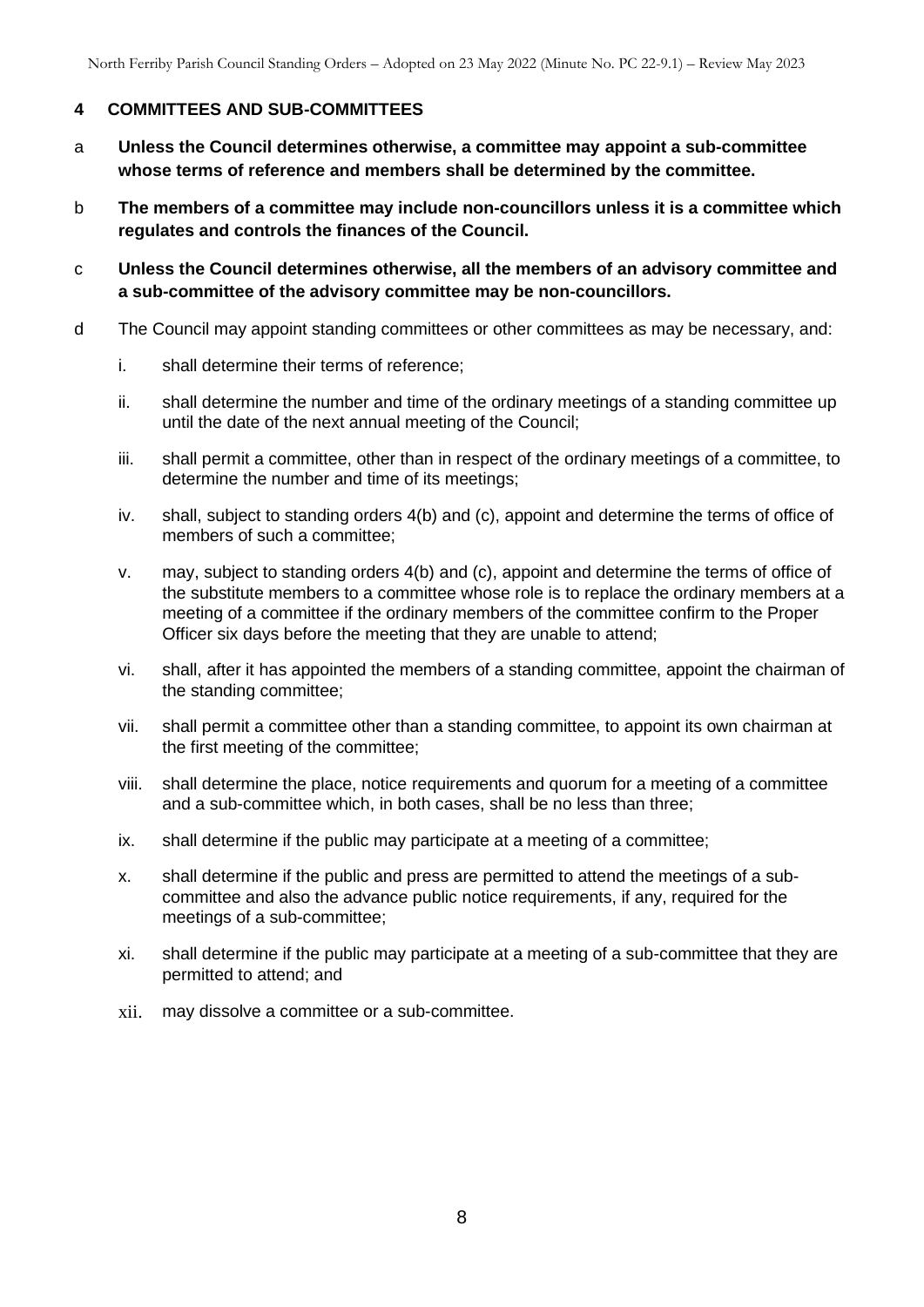#### **5 ORDINARY COUNCIL MEETINGS**

- a **In an election year, the annual meeting of the Council shall be held on or within 14 days following the day on which the councillors elected take office.**
- b **In a year which is not an election year, the annual meeting of the Council shall be held on such day in May as the Council decides.**
- c **If no other time is fixed, the annual meeting of the Council shall take place at 6pm.**
- d **In addition to the annual meeting of the Council, at least three other ordinary meetings shall be held in each year on such dates and times as the Council decides.**
- e **The first business conducted at the annual meeting of the Council shall be the election of the Chairman and Vice-Chairman (if there is one) of the Council.**
- f **The Chairman of the Council, unless he has resigned or becomes disqualified, shall continue in office and preside at the annual meeting until his successor is elected at the next annual meeting of the Council.**
- g **The Vice-Chairman of the Council, if there is one, unless he resigns or becomes disqualified, shall hold office until immediately after the election of the Chairman of the Council at the next annual meeting of the Council.**
- h **In an election year, if the current Chairman of the Council has not been re-elected as a member of the Council, he shall preside at the annual meeting until a successor Chairman of the Council has been elected. The current Chairman of the Council shall not have an original vote in respect of the election of the new Chairman of the Council but shall give a casting vote in the case of an equality of votes.**
- i **In an election year, if the current Chairman of the Council has been re-elected as a member of the Council, he shall preside at the annual meeting until a new Chairman of the Council has been elected. He may exercise an original vote in respect of the election of the new Chairman of the Council and shall give a casting vote in the case of an equality of votes.**
- j Following the election of the Chairman of the Council and Vice-Chairman (if there is one) of the Council at the annual meeting, the business shall include:
	- i. **In an election year, delivery by the Chairman of the Council and councillors of their acceptance of office forms unless the Council resolves for this to be done at a later date. In a year which is not an election year, delivery by the Chairman of the Council of his acceptance of office form unless the Council resolves for this to be done at a later date;**
	- ii. Confirmation of the accuracy of the minutes of the last meeting of the Council;
	- iii. Receipt of the minutes of the last meeting of a committee;
	- iv. Consideration of the recommendations made by a committee;
	- v. Review of delegation arrangements to committees, sub-committees, staff and other local authorities;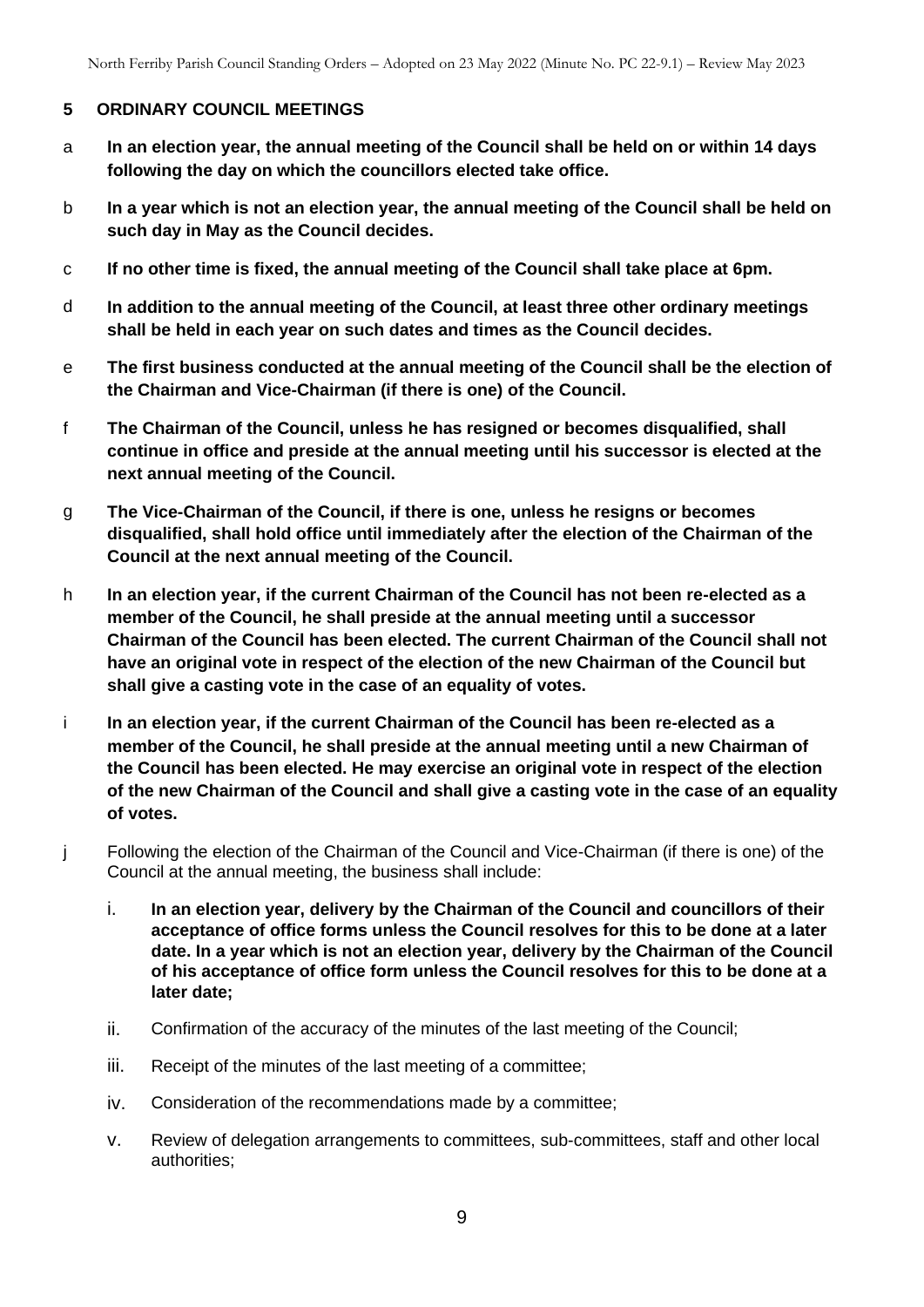- vi. Review of the terms of reference for committees;
- vii. Appointment of members to existing committees;
- viii. Appointment of any new committees in accordance with standing order 4;
- ix. Review and adoption of appropriate standing orders and financial regulations;
- x. Review of arrangements (including legal agreements) with other local authorities, not-forprofit bodies and businesses.
- xi. Review of representation on or work with external bodies and arrangements for reporting back;
- xii. In an election year, to make arrangements with a view to the Council becoming eligible to exercise the general power of competence in the future;
- xiii. Review of inventory of land and other assets including buildings and office equipment;
- xiv. Confirmation of arrangements for insurance cover in respect of all insurable risks;
- xv. Review of the Council's and/or staff subscriptions to other bodies;
- xvi. Review of the Council's complaints procedure;
- xvii. Review of the Council's policies, procedures and practices in respect of its obligations under freedom of information and data protection legislation (*see also standing orders 11, 20 and 21*);
- xviii. Review of the Council's policy for dealing with the press/media;
- xix. Review of the Council's employment policies and procedures;
- xx. Review of the Council's expenditure incurred under s.137 of the Local Government Act 1972 or the general power of competence.
- xxi. Determining the time and place of ordinary meetings of the Council up to and including the next annual meeting of the Council.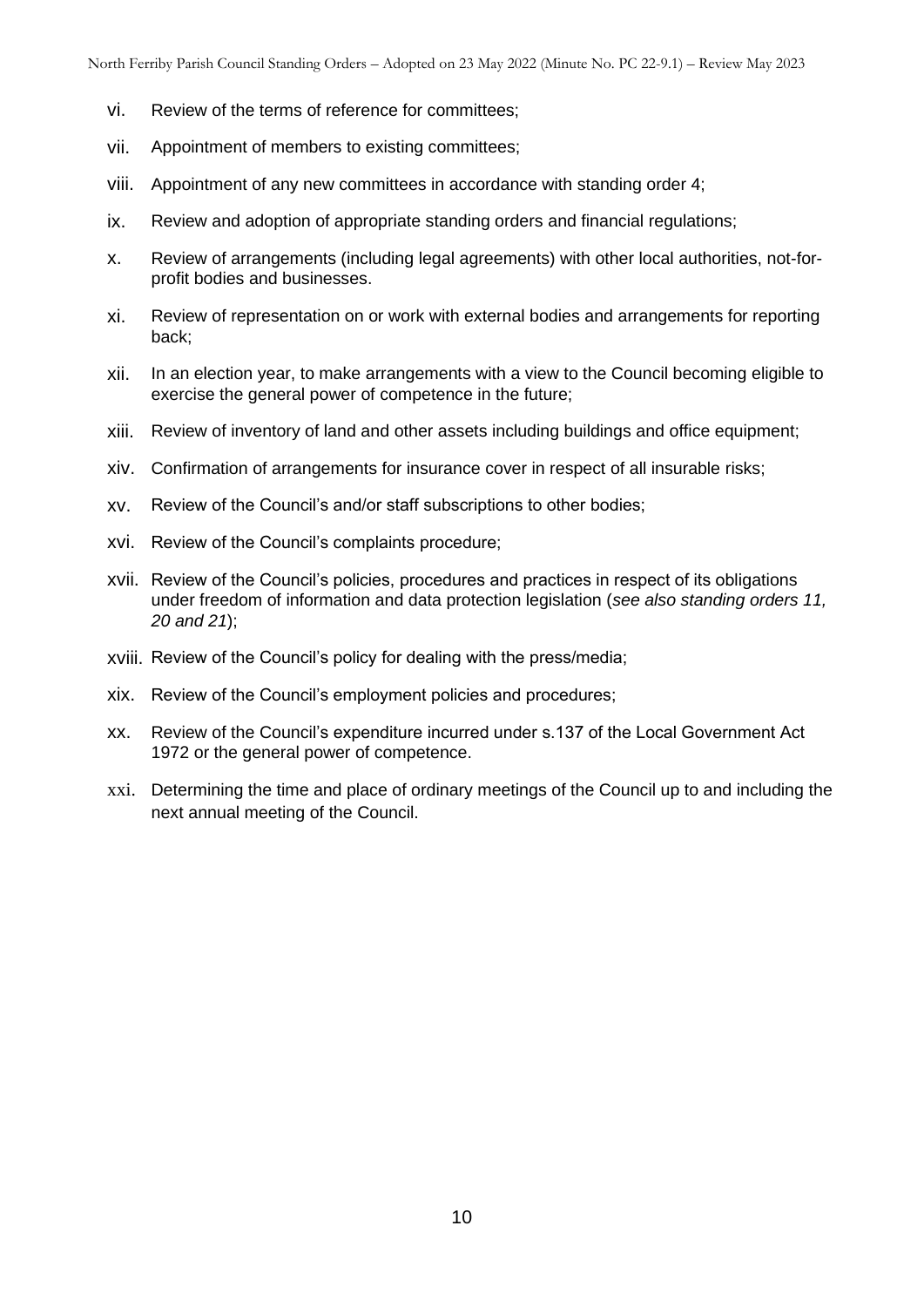- **6 EXTRAORDINARY MEETINGS OF THE COUNCIL, COMMITTEES AND SUB-COMMITTEES**
- a **The Chairman of the Council may convene an extraordinary meeting of the Council at any time.**
- b **If the Chairman of the Council does not call an extraordinary meeting of the Council within seven days of having been requested in writing to do so by two councillors, any two councillors may convene an extraordinary meeting of the Council. The public notice giving the time, place and agenda for such a meeting shall be signed by the two councillors.**
- c The chairman of a committee may convene an extraordinary meeting of the committee at any time.
- d If the chairman of a committee does not call an extraordinary meeting within two days of having been requested to do so by two members of the committee, any two members of the committee may convene an extraordinary meeting of the committee.

## **7 PREVIOUS RESOLUTIONS**

- a A resolution shall not be reversed within six months except either by a special motion, which requires written notice by at least four councillors to be given to the Proper Officer in accordance with standing order 9, or by a motion moved in pursuance of the recommendation of a committee or a sub-committee.
- b When a motion moved pursuant to standing order 7(a) has been disposed of, no similar motion may be moved for a further six months.

## **8 VOTING ON APPOINTMENTS**

a Where more than two persons have been nominated for a position to be filled by the Council and none of those persons has received an absolute majority of votes in their favour, the name of the person having the least number of votes shall be struck off the list and a fresh vote taken. This process shall continue until a majority of votes is given in favour of one person. A tie in votes may be settled by the casting vote exercisable by the chairman of the meeting.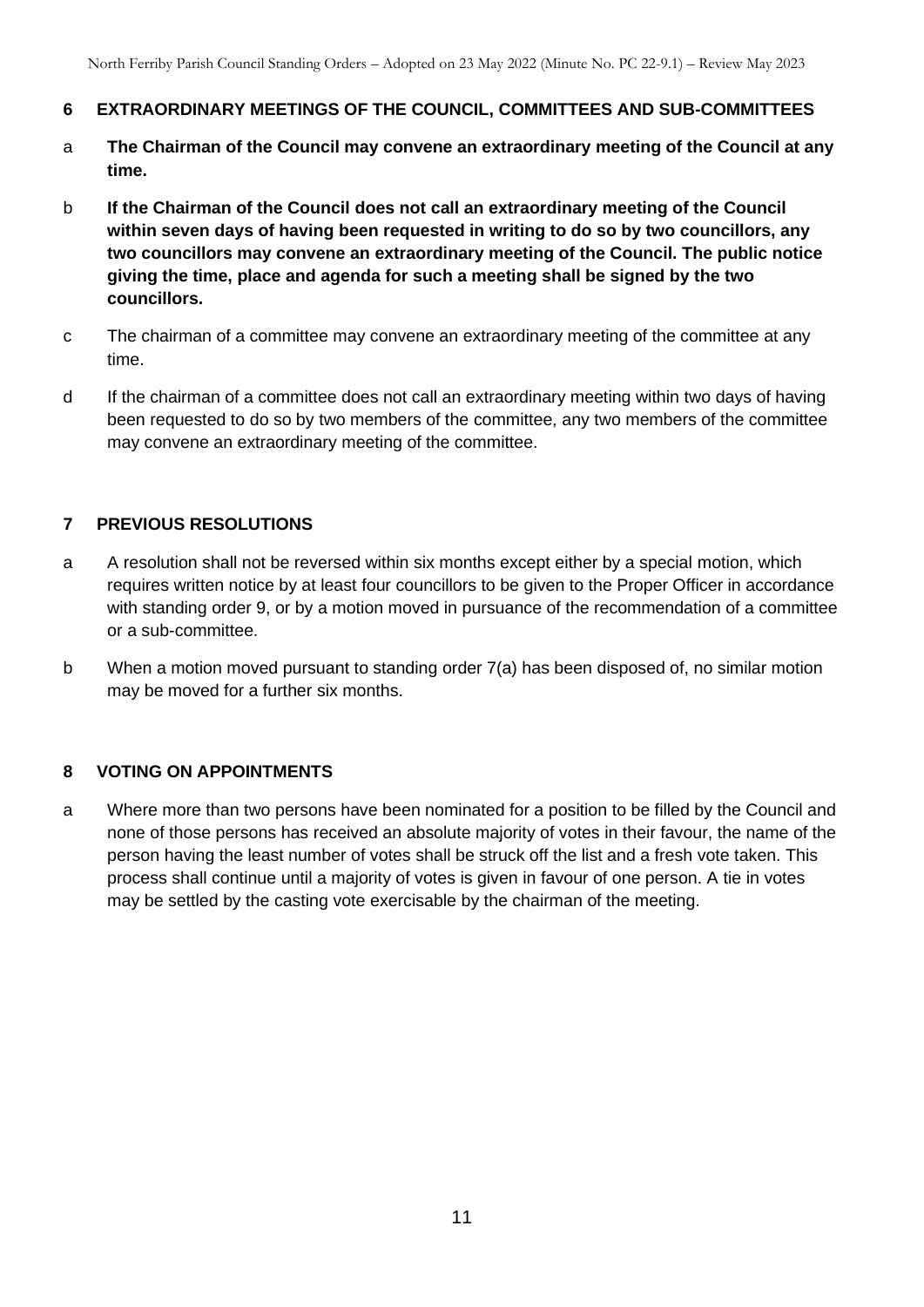## **9 MOTIONS FOR A MEETING THAT REQUIRE WRITTEN NOTICE TO BE GIVEN TO THE PROPER OFFICER**

- a A motion shall relate to the responsibilities of the meeting for which it is tabled and in any event shall relate to the performance of the Council's statutory functions, powers and obligations or an issue which specifically affects the Council's area or its residents.
- b No motion may be moved at a meeting unless it is on the agenda and the mover has given written notice of its wording to the Proper Officer at least six clear days before the meeting. Clear days do not include the day of the notice or the day of the meeting.
- c The Proper Officer may, before including a motion on the agenda received in accordance with standing order 9(b), correct obvious grammatical or typographical errors in the wording of the motion.
- d If the Proper Officer considers the wording of a motion received in accordance with standing order 9(b) is not clear in meaning, the motion shall be rejected until the mover of the motion resubmits it, so that it can be understood, in writing, to the Proper Officer at least six clear days before the meeting.
- e If the wording or subject of a proposed motion is considered improper, the Proper Officer shall consult with the chairman of the forthcoming meeting or, as the case may be, the councillors who have convened the meeting, to consider whether the motion shall be included in the agenda or rejected.
- f The decision of the Proper Officer as to whether or not to include the motion on the agenda shall be final.
- g Motions received shall be recorded and numbered in the order that they are received.
- h Motions rejected shall be recorded with an explanation by the Proper Officer of the reason for rejection.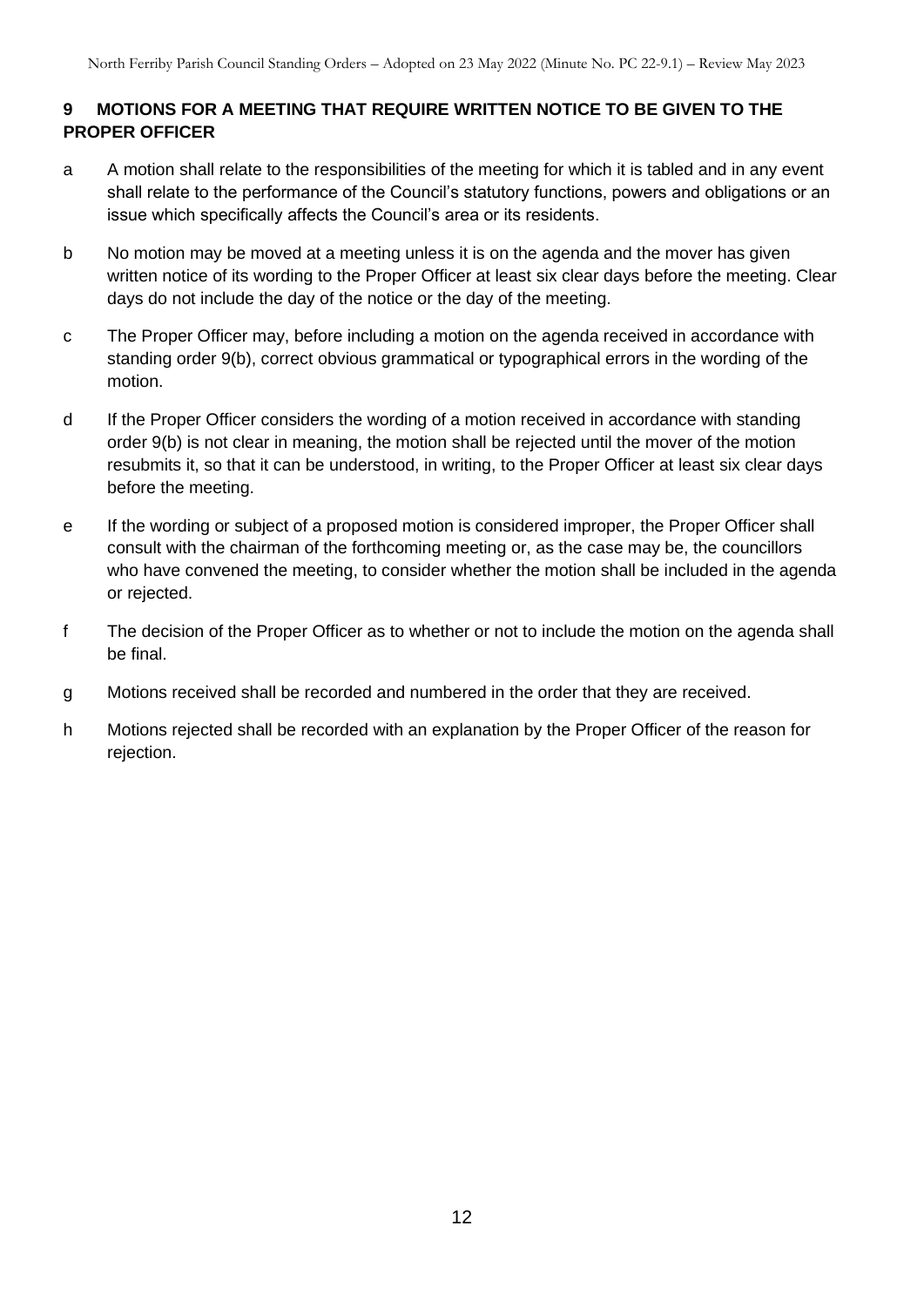#### **10 MOTIONS AT A MEETING THAT DO NOT REQUIRE WRITTEN NOTICE**

- a The following motions may be moved at a meeting without written notice to the Proper Officer:
	- i. to correct an inaccuracy in the draft minutes of a meeting;
	- ii. to move to a vote;
	- iii. to defer consideration of a motion;
	- iv. to refer a motion to a particular committee or sub-committee;
	- v. to appoint a person to preside at a meeting;
	- vi. to change the order of business on the agenda;
	- vii. to proceed to the next business on the agenda;
	- viii. to require a written report;
	- ix. to appoint a committee or sub-committee and their members;
	- x. to extend the time limits for speaking;
	- xi. to exclude the press and public from a meeting in respect of confidential or other information which is prejudicial to the public interest;
	- xii. to not hear further from a councillor or a member of the public;
	- xiii. to exclude a councillor or member of the public for disorderly conduct;
	- xiv. to temporarily suspend the meeting;
	- xv. to suspend a particular standing order (unless it reflects mandatory statutory or legal requirements);
	- xvi. to adjourn the meeting; or
	- xvii. to close the meeting.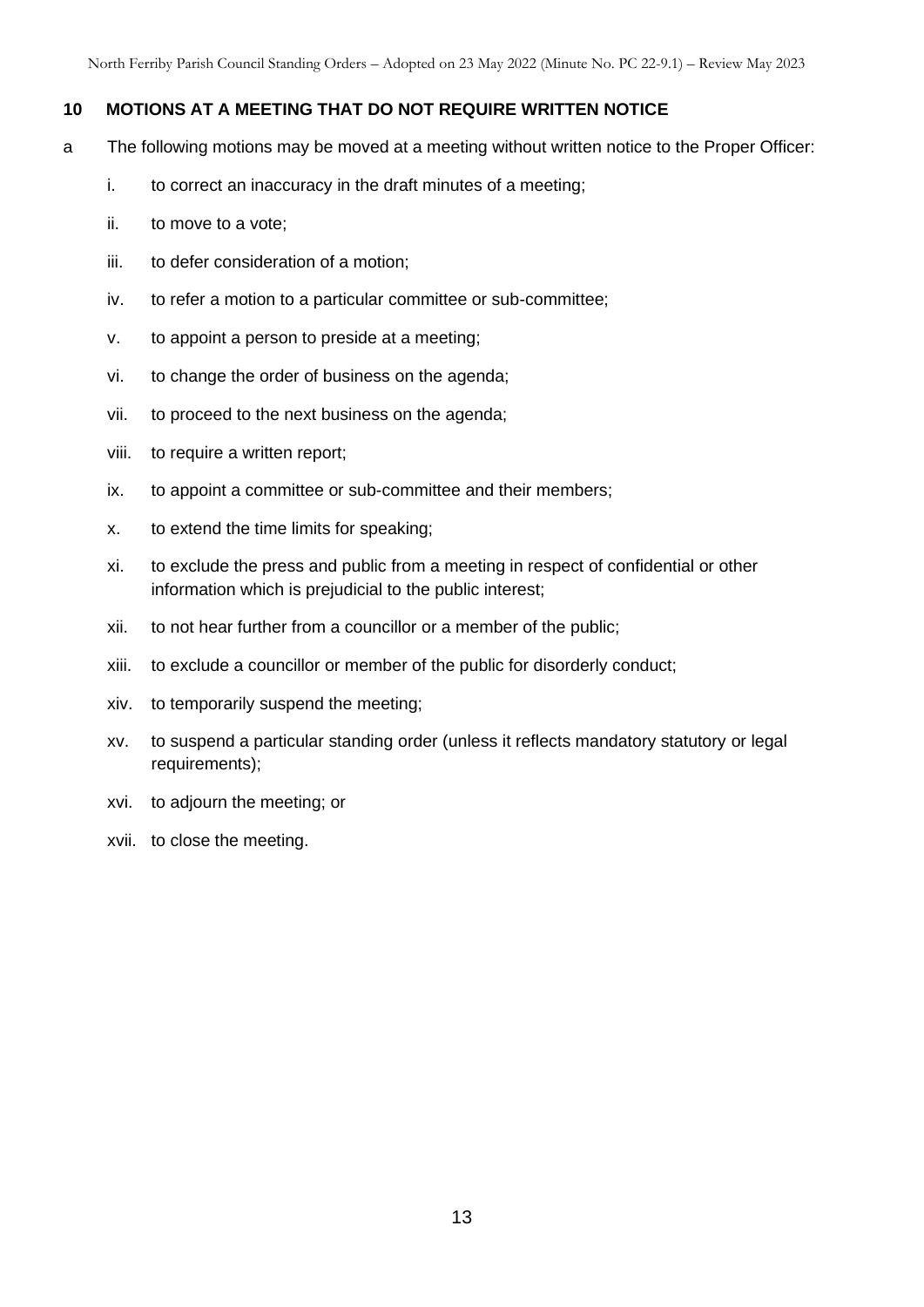#### **11 MANAGEMENT OF INFORMATION**

*See also standing order 20.*

- a **The Council shall have in place and keep under review, technical and organisational measures to keep secure information (including personal data) which it holds in paper and electronic form. Such arrangements shall include deciding who has access to personal data and encryption of personal data.**
- b **The Council shall have in place, and keep under review, policies for the retention and safe destruction of all information (including personal data) which it holds in paper and electronic form. The Council's retention policy shall confirm the period for which information (including personal data) shall be retained or if this is not possible the criteria used to determine that period (e.g. the Limitation Act 1980).**
- c **The agenda, papers that support the agenda and the minutes of a meeting shall not disclose or otherwise undermine confidential information or personal data without legal justification.**
- d **Councillors, staff, the Council's contractors and agents shall not disclose confidential information or personal data without legal justification.**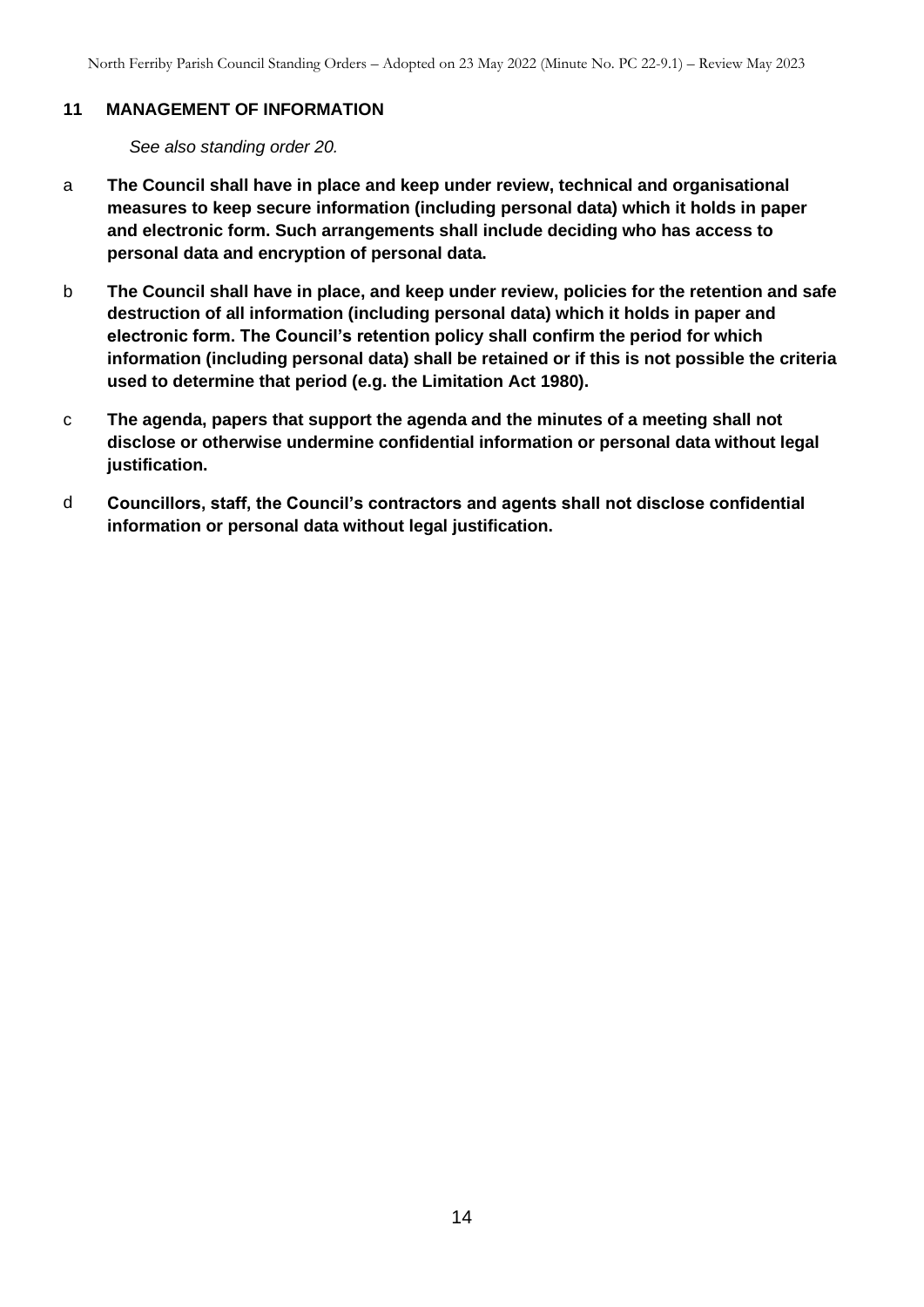## **12 DRAFT MINUTES**

Full Council meetings Committee meetings Sub-committee meetings

- a If the draft minutes of a preceding meeting have been served on councillors with the agenda to attend the meeting at which they are due to be approved for accuracy, they shall be taken as read.
- b There shall be no discussion about the draft minutes of a preceding meeting except in relation to their accuracy. A motion to correct an inaccuracy in the draft minutes shall be moved in accordance with standing order 10(a)(i).
- c The accuracy of draft minutes, including any amendment(s) made to them, shall be confirmed by resolution and shall be signed by the chairman of the meeting and stand as an accurate record of the meeting to which the minutes relate.
- d If the chairman of the meeting does not consider the minutes to be an accurate record of the meeting to which they relate, he shall sign the minutes and include a paragraph in the following terms or to the same effect:

"The chairman of this meeting does not believe that the minutes of the meeting of the ( ) held on [date] in respect of ( ) were a correct record but his view was not upheld by the meeting and the minutes are confirmed as an accurate record of the proceedings."

- ● ● e **If the Council's gross annual income or expenditure (whichever is higher) does not exceed £25,000, it shall publish draft minutes on a website which is publicly accessible and free of charge not later than one month after the meeting has taken place.**
	- f Subject to the publication of draft minutes in accordance with standing order 12(e) and standing order 20(a) and following a resolution which confirms the accuracy of the minutes of a meeting, the draft minutes or recordings of the meeting for which approved minutes exist shall be destroyed.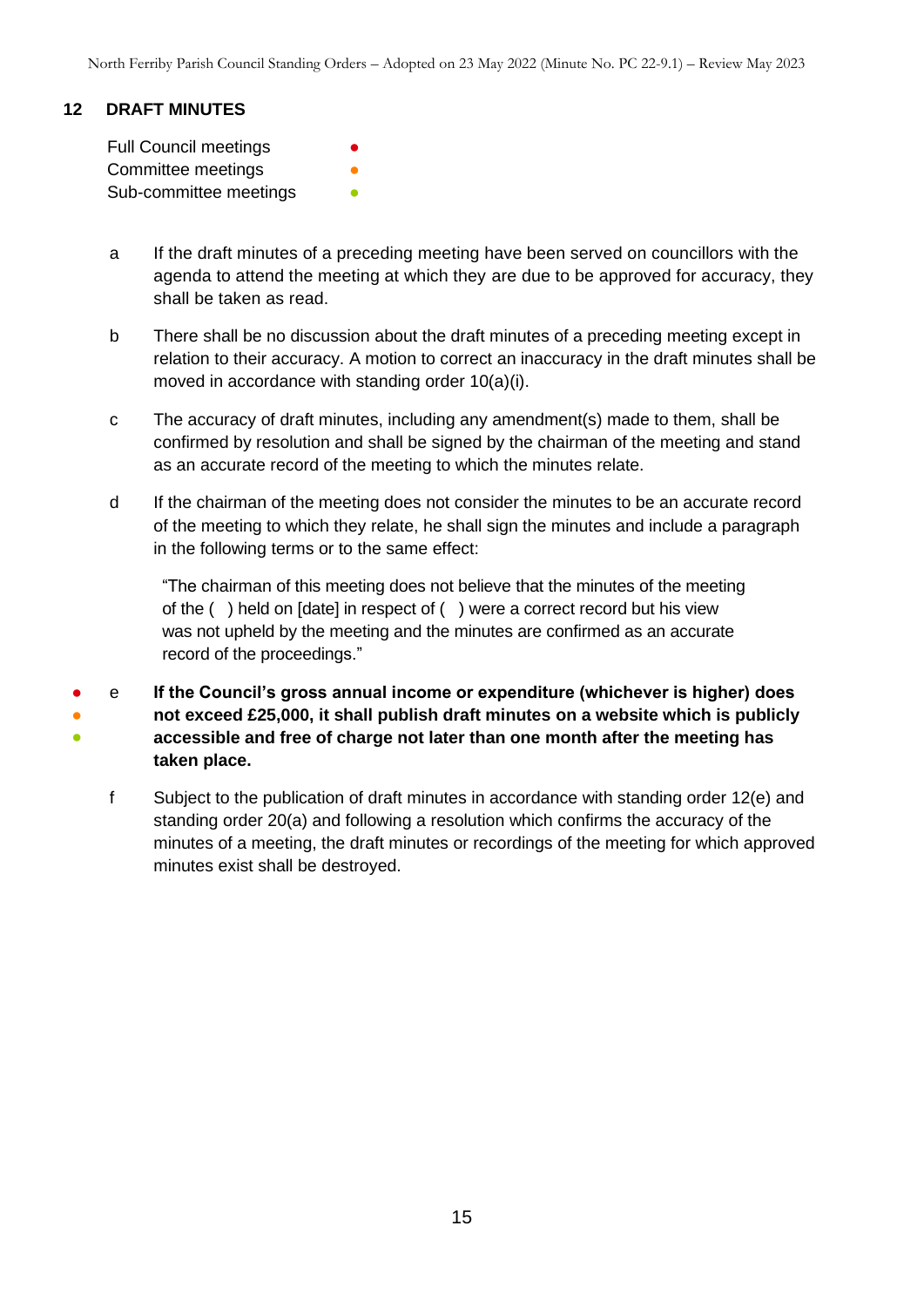#### **13 CODE OF CONDUCT AND DISPENSATIONS**

*See also standing order 3(u).* 

- a All councillors and non-councillors with voting rights shall observe the code of conduct adopted by the Council.
- b Unless he has been granted a dispensation, a councillor or non-councillor with voting rights shall withdraw from a meeting when it is considering a matter in which he has a disclosable pecuniary interest. He may return to the meeting after it has considered the matter in which he had the interest.
- c Unless he has been granted a dispensation, a councillor or non-councillor with voting rights shall withdraw from a meeting when it is considering a matter in which he has another interest if so required by the Council's code of conduct. He may return to the meeting after it has considered the matter in which he had the interest.
- d **Dispensation requests shall be in writing and submitted to the Proper Officer** as soon as possible before the meeting, or failing that, at the start of the meeting for which the dispensation is required.
- e A decision as to whether to grant a dispensation shall be made by the Proper Officer and that decision is final.
- f A dispensation request shall confirm:
	- i. the description and the nature of the disclosable pecuniary interest or other interest to which the request for the dispensation relates;
	- ii. whether the dispensation is required to participate at a meeting in a discussion only or a discussion and a vote;
	- iii. the date of the meeting or the period (not exceeding four years) for which the dispensation is sought; and
	- iv. an explanation as to why the dispensation is sought.
- g Subject to standing orders 13(d) and (f), a dispensation request shall be considered by the Proper Officer before the meeting or, if this is not possible, at the start of the meeting for which the dispensation is required.
- **h A dispensation may be granted in accordance with standing order 13(e) if having regard to all relevant circumstances any of the following apply:**
	- **i. without the dispensation the number of persons prohibited from participating in the particular business would be so great a proportion of the meeting transacting the business as to impede the transaction of the business;**
	- **ii. granting the dispensation is in the interests of persons living in the Council's area; or**
	- **iii. it is otherwise appropriate to grant a dispensation.**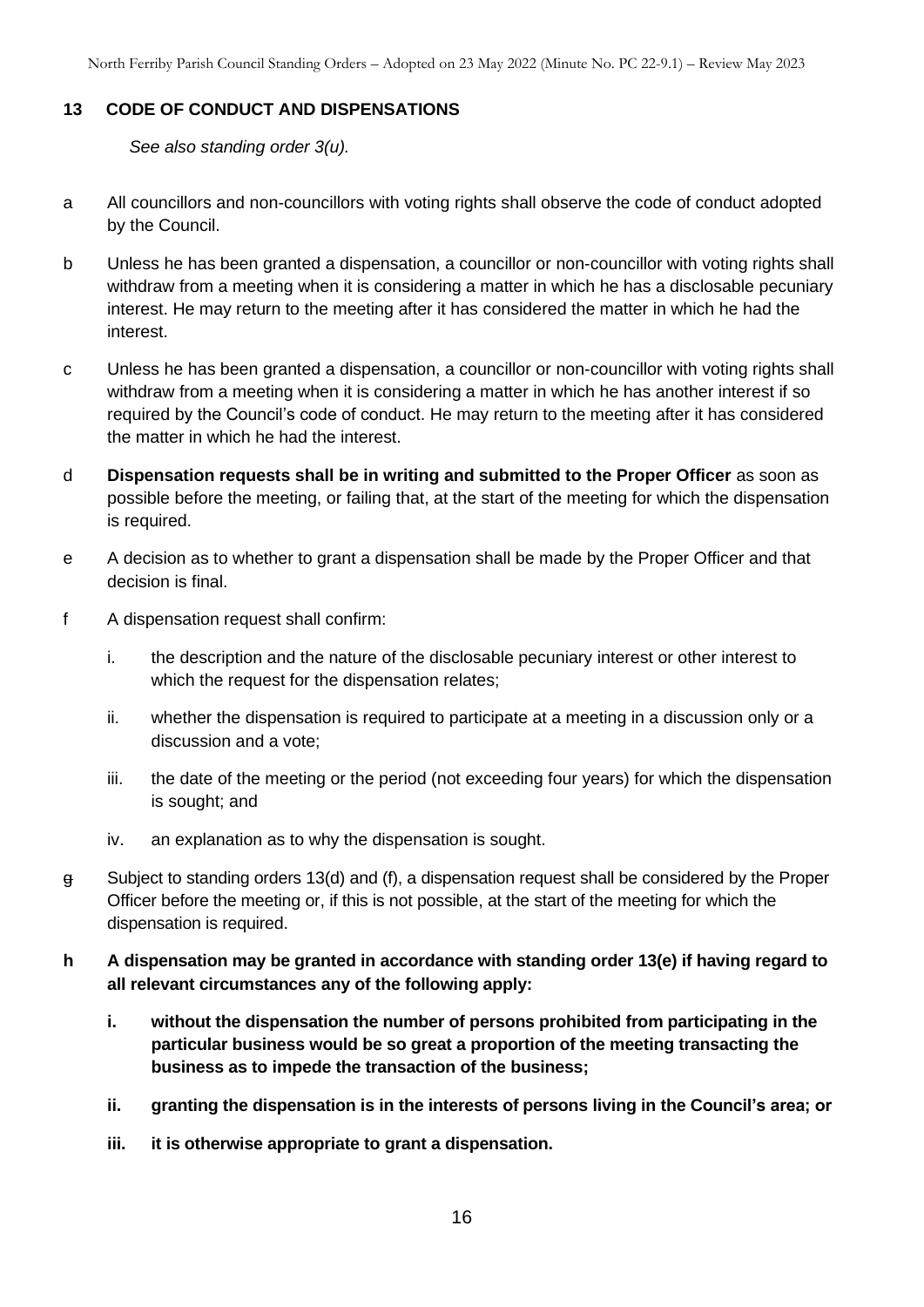## **14 CODE OF CONDUCT COMPLAINTS**

- a Upon notification by the District or Unitary Council that it is dealing with a complaint that a councillor or non-councillor with voting rights has breached the Council's code of conduct, the Proper Officer shall, subject to standing order 11, report this to the Council.
- b Where the notification in standing order 14(a) relates to a complaint made by the Proper Officer, the Proper Officer shall notify the Chairman of Council of this fact, and the Chairman shall nominate another staff member to assume the duties of the Proper Officer in relation to the complaint until it has been determined and the Council has agreed what action, if any, to take in accordance with standing order 14(d).
- c The Council may:
	- i. provide information or evidence where such disclosure is necessary to investigate the complaint or is a legal requirement;
	- ii. seek information relevant to the complaint from the person or body with statutory responsibility for investigation of the matter;
- d **Upon notification by the District or Unitary Council that a councillor or non-councillor with voting rights has breached the Council's code of conduct, the Council shall consider what, if any, action to take against him. Such action excludes disqualification or suspension from office.**

#### **15 PROPER OFFICER**

- a The Proper Officer shall be either (i) the clerk or (ii) other staff member(s) nominated by the Council to undertake the work of the Proper Officer when the Proper Officer is absent.
- b The Proper Officer shall:
	- i. **at least three clear days before a meeting of the council, a committee** or a subcommittee**,**
		- **serve on councillors by delivery or post at their residences or by email authenticated in such manner as the Proper Officer thinks fit, a signed summons confirming the time, place and the agenda (provided the councillor has consented to service by email), and**
		- **Provide, in a conspicuous place, public notice of the time, place and agenda (provided that the public notice with agenda of an extraordinary meeting of the Council convened by councillors is signed by them).**

*See standing order 3(b) for the meaning of clear days for a meeting of a full council and standing order 3(c) for the meaning of clear days for a meeting of a committee;*

- ii. subject to standing order 9, include on the agenda all motions in the order received unless a councillor has given written notice at least six days before the meeting confirming his withdrawal of it;
- iii. **convene a meeting of the Council for the election of a new Chairman of the Council,**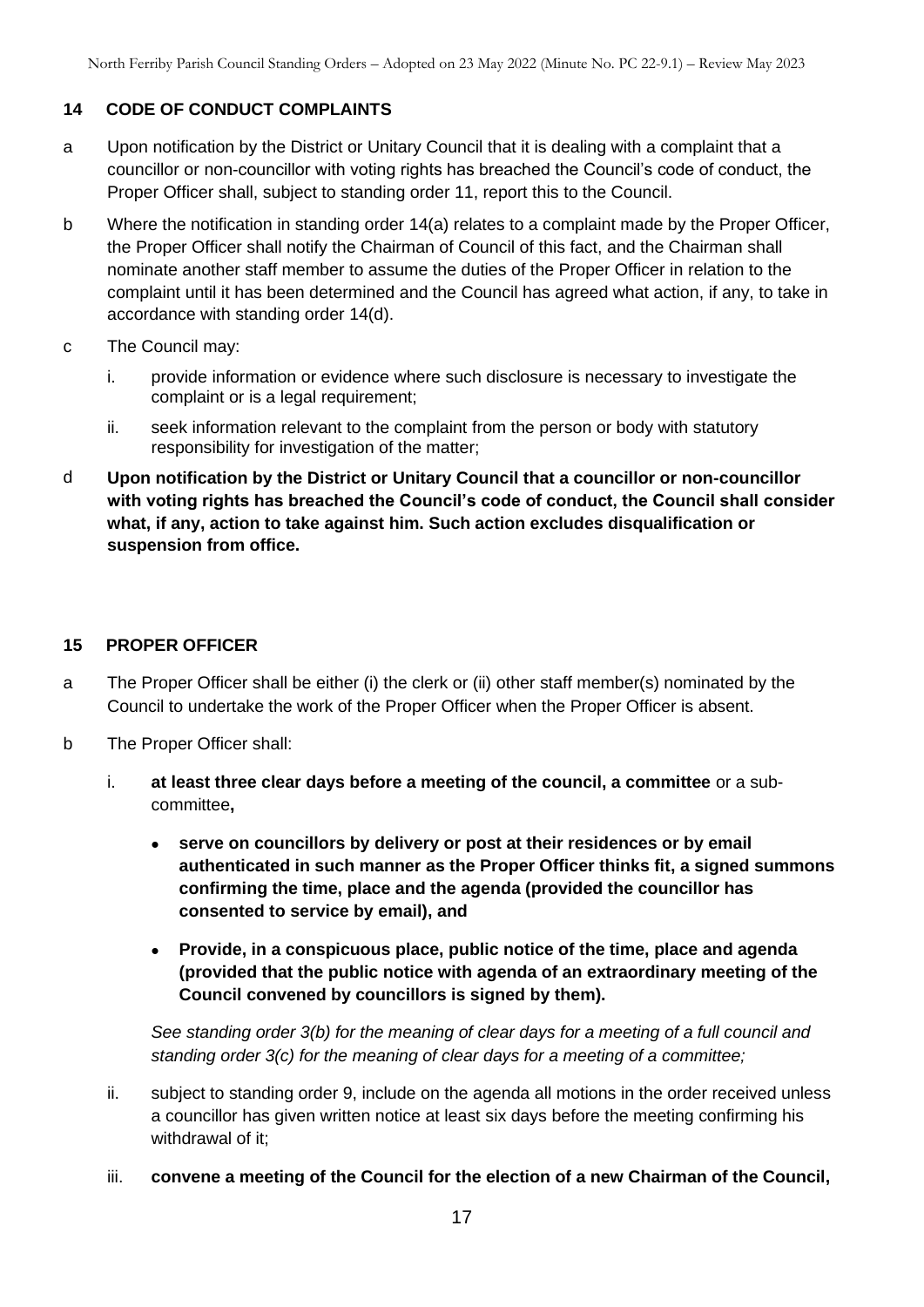#### **occasioned by a casual vacancy in his office;**

- iv. **facilitate inspection of the minute book by local government electors;**
- v. **receive and retain copies of byelaws made by other local authorities;**
- vi. hold acceptance of office forms from councillors;
- vii. hold a copy of every councillor's register of interests;
- viii. assist with responding to requests made under freedom of information legislation and rights exercisable under data protection legislation, in accordance with the Council's relevant policies and procedures;
- ix. liaise, as appropriate, with the Council's Data Protection Officer (if there is one);
- x. receive and send general correspondence and notices on behalf of the Council except where there is a resolution to the contrary:
- xi. assist in the organisation of, storage of, access to, security of and destruction of information held by the Council in paper and electronic form subject to the requirements of data protection and freedom of information legislation and other legitimate requirements (e.g. the Limitation Act 1980);
- xii. arrange for legal deeds to be executed; (*see also standing order 23);*
- xiii. arrange or manage the prompt authorisation, approval, and instruction regarding any payments to be made by the Council in accordance with its financial regulations;
- xiv. record every planning application notified to the Council and the Council's response to the local planning authority in a book for such purpose;
- xv. refer a planning application received by the Council to the Chairman or in his absence Vice-Chairman (if there is one) of the Planning Committee within two working days of receipt to facilitate an extraordinary meeting if the nature of a planning application requires consideration before the next ordinary meeting of Planning committee;
- xvi. manage access to information about the Council via the publication scheme; and
- xvii. retain custody of the seal of the Council (if there is one) which shall not be used without a resolution to that effect. (s*ee also standing order 23).*

#### **16 RESPONSIBLE FINANCIAL OFFICER**

a The Council shall appoint appropriate staff member(s) to undertake the work of the Responsible Financial Officer when the Responsible Financial Officer is absent.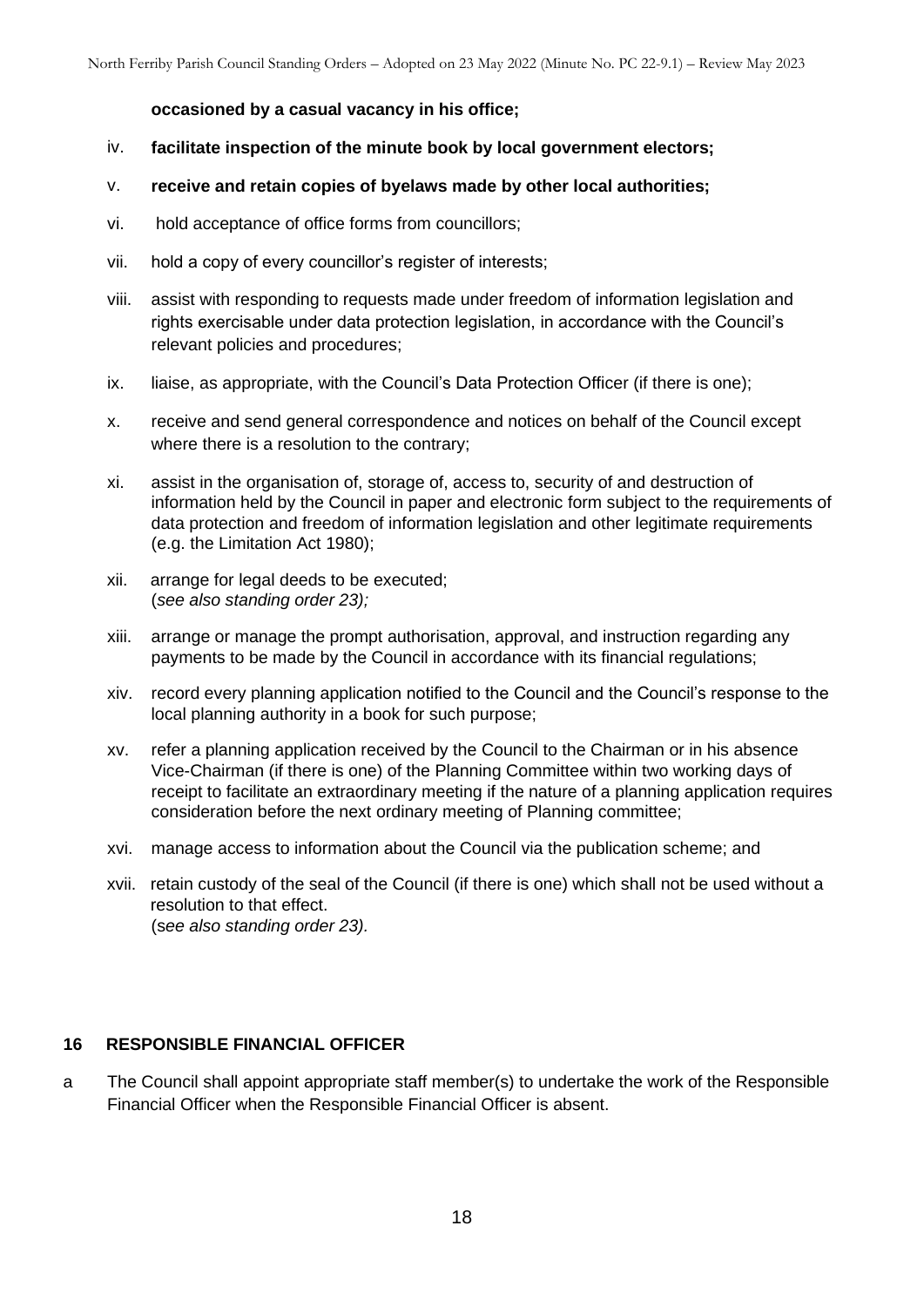## **17 ACCOUNTS AND ACCOUNTING STATEMENTS**

- a "Proper practices" in standing orders refer to the most recent version of "Governance and Accountability for Local Councils – a Practitioners' Guide".
- b All payments by the Council shall be authorised, approved and paid in accordance with the law, proper practices and the Council's financial regulations.
- c The Responsible Financial Officer shall supply to each councillor as soon as practicable after 30 June, 30 September and 31 December in each year a statement to summarise:
	- i. the Council's receipts and payments (or income and expenditure) for each quarter;
	- ii. the Council's aggregate receipts and payments (or income and expenditure) for the year to date;
	- iii. the balances held at the end of the quarter being reported and

which includes a comparison with the budget for the financial year and highlights any actual or potential overspends.

- d As soon as possible after the financial year end at 31 March, the Responsible Financial Officer shall provide:
	- i. each councillor with a statement summarising the Council's receipts and payments (or income and expenditure) for the last quarter and the year to date for information; and
	- ii. to the Council the accounting statements for the year in the form of Section 2 of the annual governance and accountability return, as required by proper practices, for consideration and approval.
- e The year-end accounting statements shall be prepared in accordance with proper practices and apply the form of accounts determined by the Council (receipts and payments, or income and expenditure) for the year to 31 March. A completed draft annual governance and accountability return shall be presented to all councillors at least 14 days prior to anticipated approval by the Council. The annual governance and accountability return of the Council, which is subject to external audit, including the annual governance statement, shall be presented to the Council for consideration and formal approval before 30 June.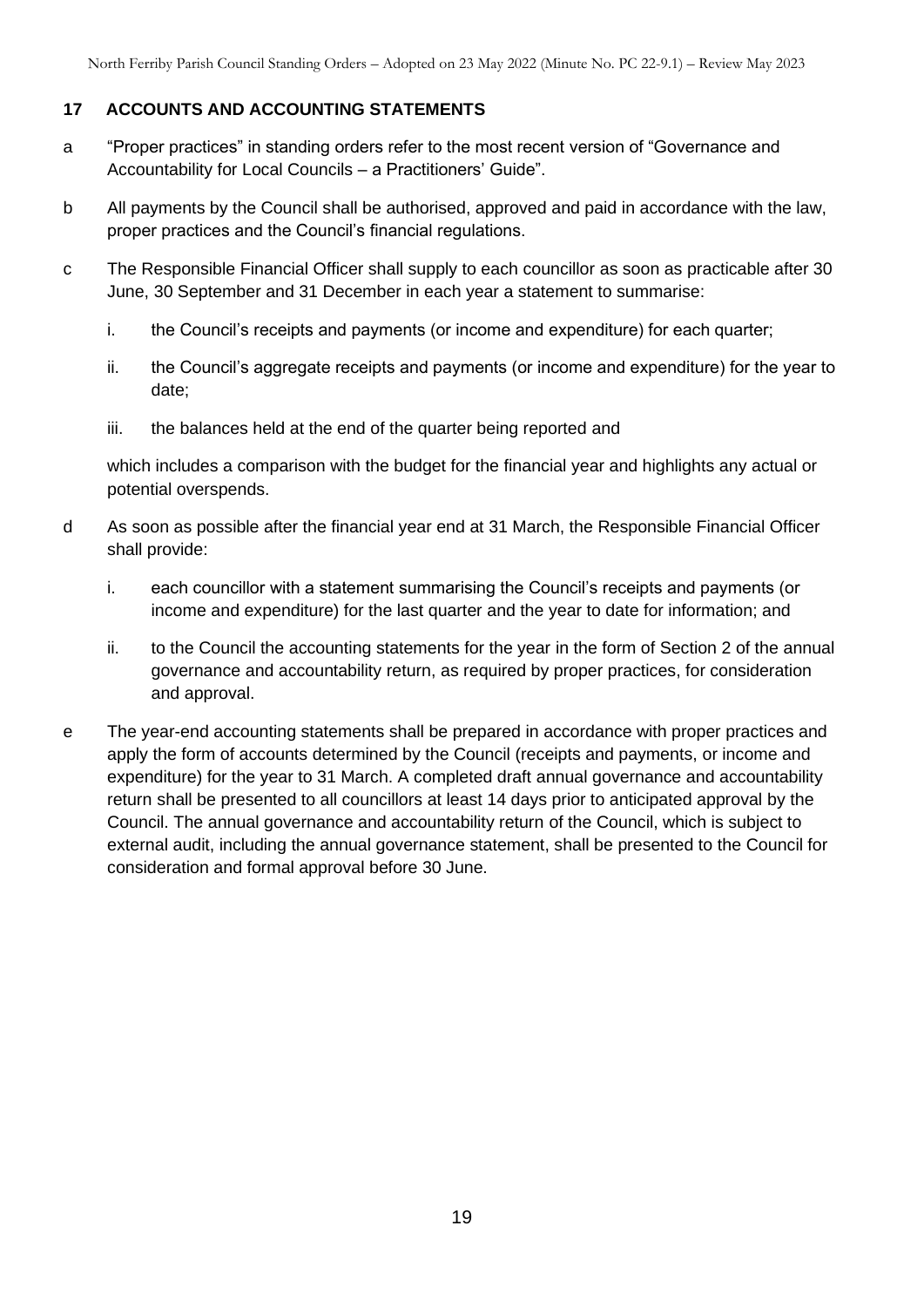## **18 FINANCIAL CONTROLS AND PROCUREMENT**

- a. The Council shall consider and approve financial regulations drawn up by the Responsible Financial Officer, which shall include detailed arrangements in respect of the following:
	- i. the keeping of accounting records and systems of internal controls;
	- ii. the assessment and management of financial risks faced by the Council;
	- iii. the work of the independent internal auditor in accordance with proper practices and the receipt of regular reports from the internal auditor, which shall be required at least annually;
	- iv. the inspection and copying by councillors and local electors of the Council's accounts and/or orders of payments; and
	- v. whether contracts with an estimated value below **£25,000** due to special circumstances are exempt from a tendering process or procurement exercise.
- b. Financial regulations shall be reviewed regularly and at least annually for fitness of purpose.
- c. **A public contract regulated by the Public Contracts Regulations 2015 with an estimated value in excess of £25,000 but less than the relevant thresholds referred to in standing order 18(f) is subject to the "light touch" arrangements under Regulations 109-114 of the Public Contracts Regulations 2015 unless it proposes to use an existing list of approved suppliers (framework agreement).**
- d. Subject to additional requirements in the financial regulations of the Council, the tender process for contracts for the supply of goods, materials, services or the execution of works shall include, as a minimum, the following steps:
	- i. a specification for the goods, materials, services or the execution of works shall be drawn up;
	- ii. an invitation to tender shall be drawn up to confirm (i) the Council's specification (ii) the time, date and address for the submission of tenders (iii) the date of the Council's written response to the tender and (iv) the prohibition on prospective contractors contacting councillors or staff to encourage or support their tender outside the prescribed process;
	- iii. the invitation to tender shall be advertised in a local newspaper or in any other manner that is appropriate;
	- iv. tenders are to be submitted in writing in a sealed marked envelope addressed to the Proper Officer;
	- v. tenders shall be opened by the Proper Officer in the presence of at least one councillor after the deadline for submission of tenders has passed;
	- vi. tenders are to be reported to and considered by the appropriate meeting of the Council or a committee or sub-committee with delegated responsibility.
- e. Neither the Council, nor a committee or a sub-committee with delegated responsibility for considering tenders, is bound to accept the lowest value tender.
- f. **Where the value of a contract is likely to exceed the threshold specified by the Office of Government Commerce from time to time, the Council must consider whether the Public Contracts Regulations 2015 or the Utilities Contracts Regulations 2016 apply to the**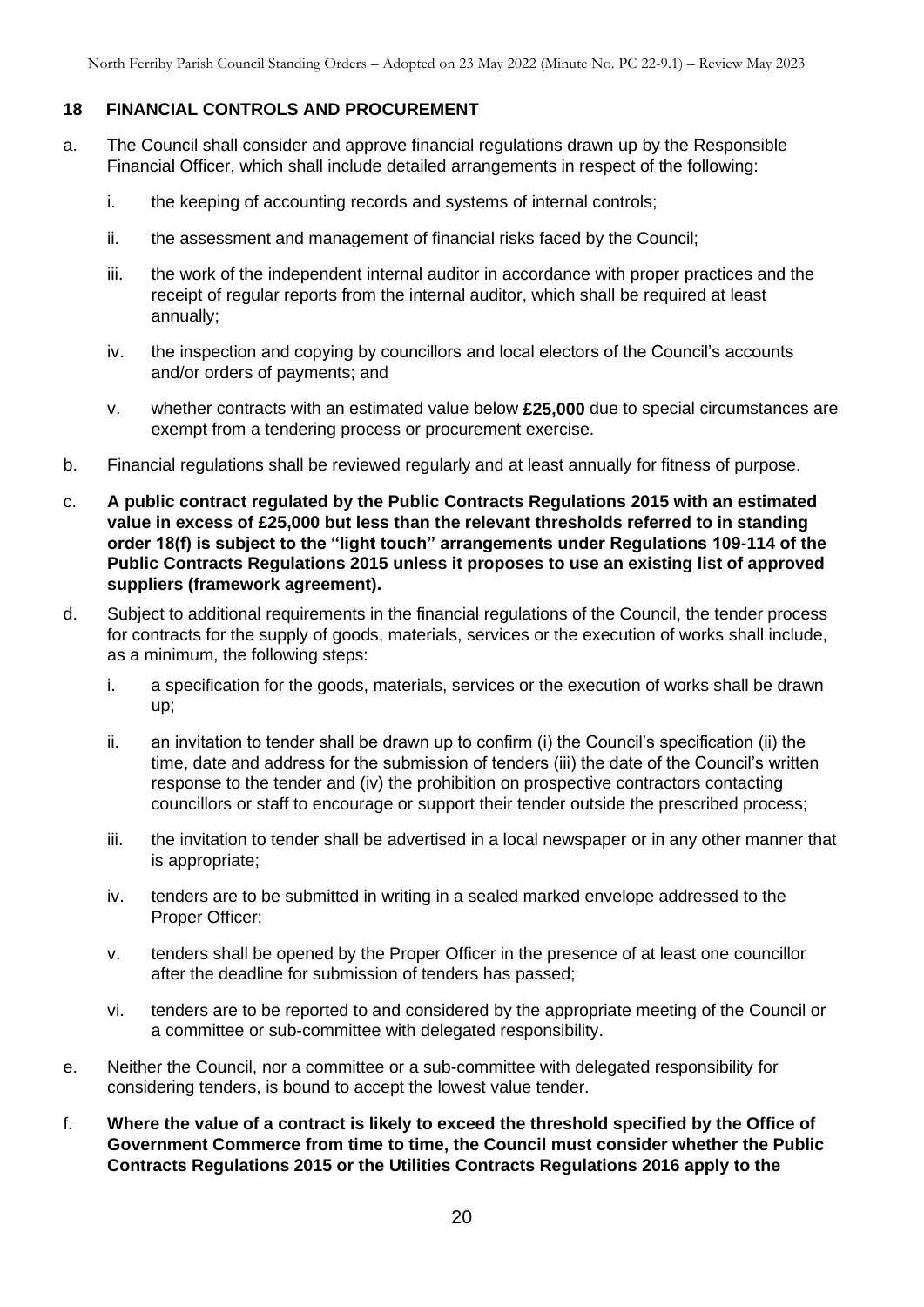**contract and, if either of those Regulations apply, the Council must comply with procurement rules. NALC's procurement guidance contains further details.** 

#### **19 HANDLING STAFF MATTERS**

- a A matter personal to a member of staff that is being considered by a meeting of Personnel Committee is subject to standing order 11.
- b Subject to the Council's policy regarding absences from work, the Council's most senior member of staff shall notify the chairman of the Personnel Committee or, if he is not available, the vicechairman (if there is one) of the Personnel Committee of absence occasioned by illness or other reason. Should the absence have an impact on the running of the Parish Council the Chairman should call an extraordinary meeting of the Personnel Committee.
- c The chairman of the Personnel Committee or in his absence, the vice-chairman shall conduct a review of the performance and annual appraisal of the work of Proper Officer. The reviews and appraisal shall be reported in writing.
- d Subject to the Council's policy regarding the handling of grievance matters, the Council's most senior member of staff (or other members of staff) shall contact the chair of the Personnel committee or in his absence, the vice-chair of the Personnel committee in respect of an informal or formal grievance matter, and this matter shall be reported back and progressed by resolution of the Personnel committee.
- e Subject to the Council's policy regarding the handling of grievance matters, if an informal or formal grievance matter raised by the Clerk relates to the chair or vice-chair of the Personnel committee, this shall be communicated to another member of the Personnel committee, which shall be reported back and progressed by resolution of the Personnel committee.
- f Any persons responsible for all or part of the management of staff shall treat as confidential the written records of all meetings relating to their performance, capabilities, grievance or disciplinary matters.
- g In accordance with standing order 11(a), persons with line management responsibilities shall have access to staff records referred to in standing order 19(e).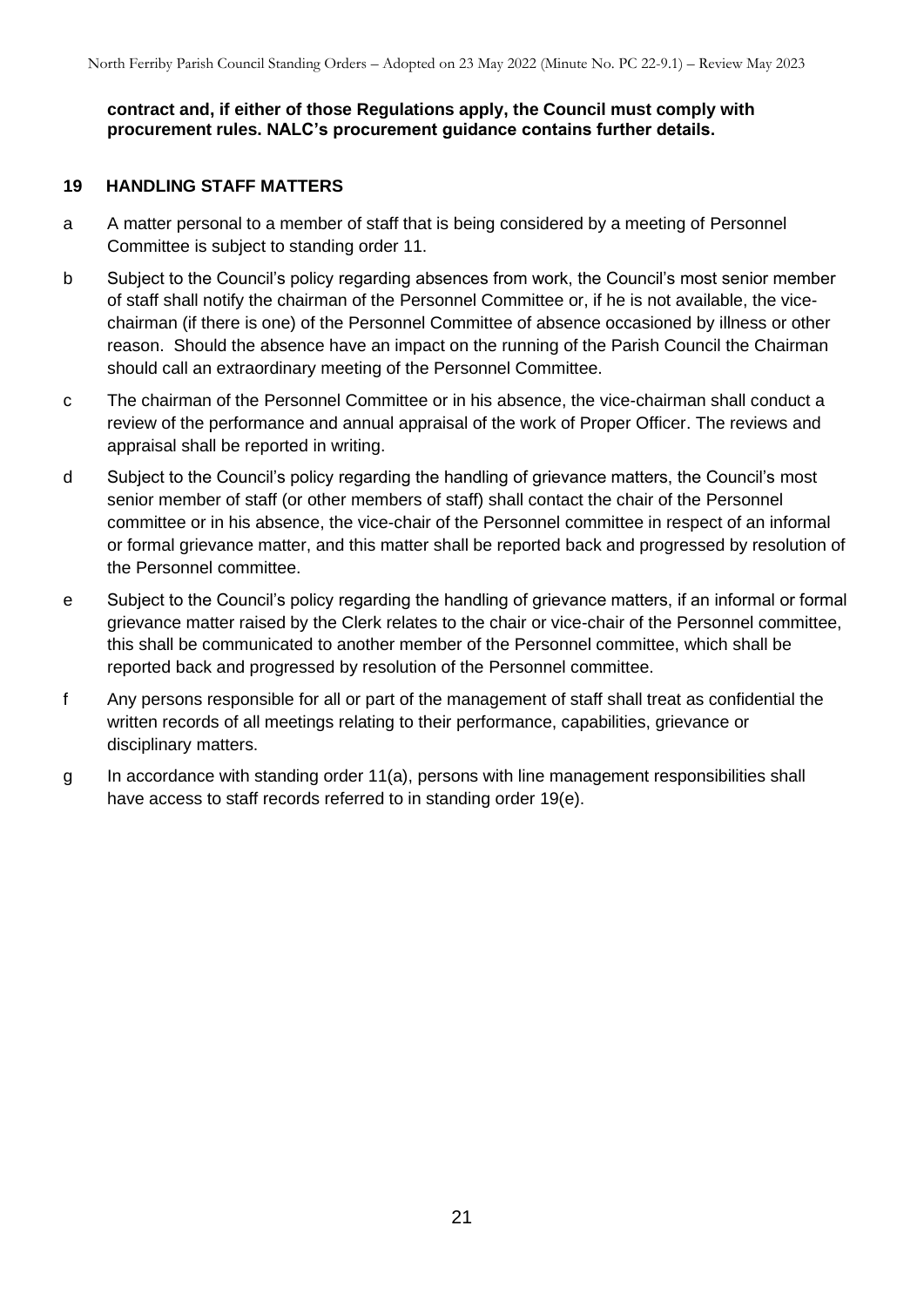#### **20 RESPONSIBILITIES TO PROVIDE INFORMATION**

*See also standing order 21.*

- a **In accordance with freedom of information legislation, the Council shall publish information in accordance with its publication scheme and respond to requests for information held by the Council.**
- b. **The Council shall publish information in accordance with the requirements of the Smaller Authorities (Transparency Requirements) (England) Regulations 2015.**

#### **21 RESPONSIBILITIES UNDER DATA PROTECTION LEGISLATION**

(Below is not an exclusive list). *See also standing order 11.*

- a The Council may appoint a Data Protection Officer.
- b **The Council shall have policies and procedures in place to respond to an individual exercising statutory rights concerning his personal data.**
- c **The Council shall have a written policy in place for responding to and managing a personal data breach.**
- d **The Council shall keep a record of all personal data breaches comprising the facts relating to the personal data breach, its effects and the remedial action taken.**
- e **The Council shall ensure that information communicated in its privacy notice(s) is in an easily accessible and available form and kept up to date.**
- f **The Council shall maintain a written record of its processing activities.**

#### **22 RELATIONS WITH THE PRESS/MEDIA**

a Requests from the press or other media for an oral or written comment or statement from the Council, its councillors or staff shall be handled in accordance with the Council's policy in respect of dealing with the press and/or other media.

## **23 EXECUTION AND SEALING OF LEGAL DEEDS**

*See also standing orders 15(b)(xii) and (xvii).*

- a A legal deed shall not be executed on behalf of the Council unless authorised by a resolution.
- b **Subject to standing order 23(a), any two councillors may sign, on behalf of the Council, any deed required by law and the Proper Officer shall witness their signatures.**